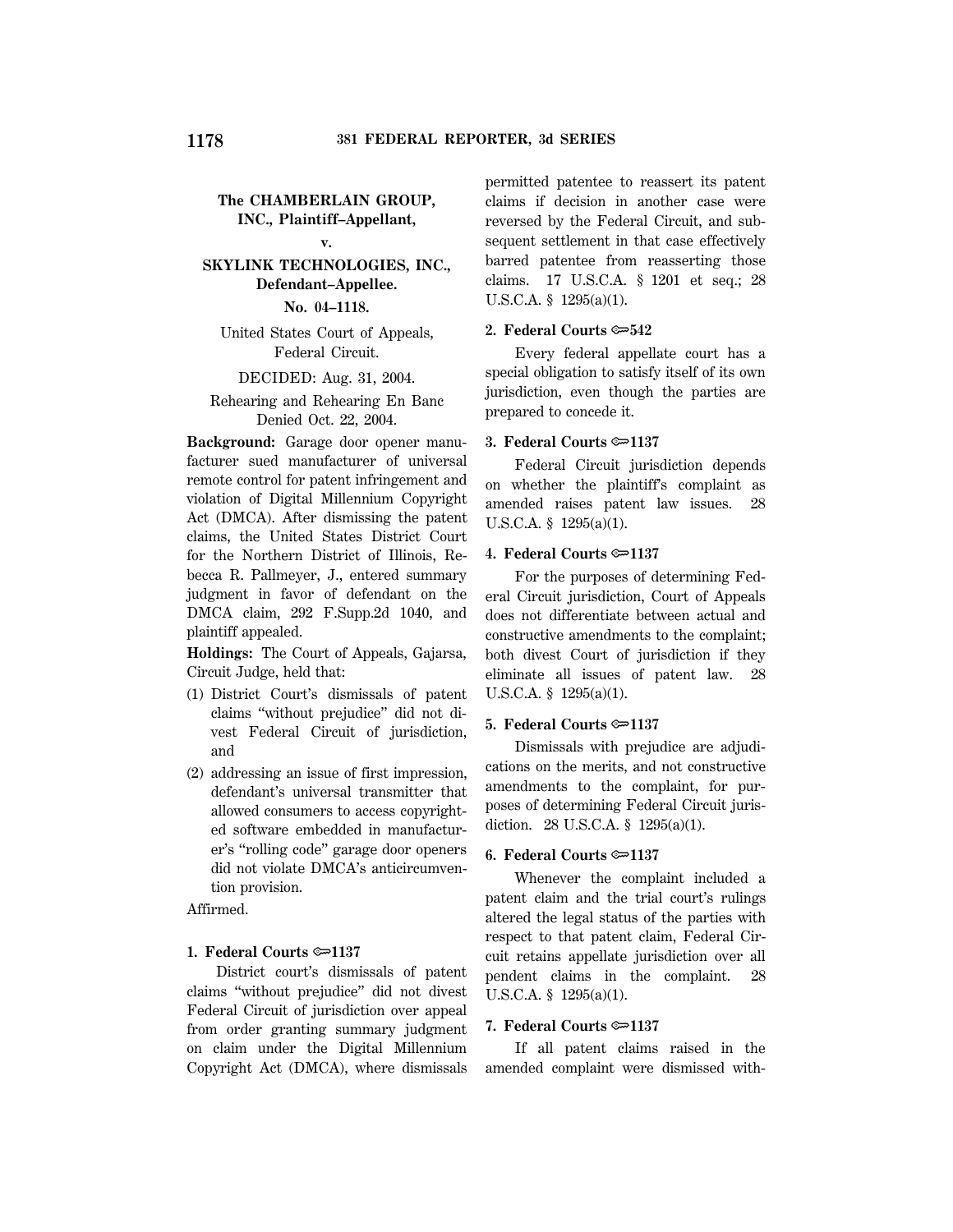out prejudice, the dismissal would divest Federal Circuit of jurisdiction; dismissals with prejudice would not. 28 U.S.C.A.  $$1295(a)(1).$ 

## **8. Federal Courts ©**1137

Dismissals divest Federal Circuit of jurisdiction only if the parties were left in the same legal position with respect to all patent claims as if they had never been filed; dismissal of a claim with prejudice operates as an adjudication of that claim on the merits, and preserves Federal Circuit jurisdiction. 28 U.S.C.A. § 1295(a)(1).

#### **9. Courts**  $\infty$ **96(7)**

To resolve issues of substantive copyright law, Federal Circuit applies the law as interpreted by the regional circuits.

### **10. Statutes**  $\approx$  **188, 190**

If statute is unambiguous, court's inquiry is at an end; it must enforce the congressional intent embodied in that plain wording.

### **11. Statutes ⊗**181(1), 217.4

When a syntactical analysis of statutory language does not yield a satisfactory answer with respect to the intent of the Congress, court must employ other less satisfactory means to ascertain, as best it can, the legislative will; in such cases, investigations of the statute's structure and of relevant legislative history can both provide useful insights to help construe the statute in the way most consistent with congressional intent.

#### **12. Statutes**  $\approx 181(2)$ **, 184**

Policy considerations cannot override court's interpretation of the text and structure of a statute, except to the extent that they may help to show that adherence to the text and structure would lead to a result so bizarre that Congress could not have intended it.

## **13. Copyrights and Intellectual Property** O**67.3**

Digital Millennium Copyright Act's (DMCA) anticircumvention provisions establish causes of action for liability; they do not establish a new property right. 17 U.S.C.A. § 1201(a, b).

## **14. Copyrights and Intellectual Property** O**67.3**

Whereas copyrights, like patents, are property, liability protection from unauthorized circumvention under Digital Millennium Copyright Act (DMCA) merely creates a new cause of action under which a defendant may be liable. 28 U.S.C.A.  $$1295(a)(1).$ 

## **15. Copyrights and Intellectual Property** O**51**

A plaintiff alleging copyright infringement need prove only (1) ownership of a valid copyright, and (2) copying of constituent elements of the work that are original.

## **16. Copyrights and Intellectual Property** O**75**

Existence of a license, exclusive or nonexclusive, creates an affirmative defense to a claim of copyright infringement.

## **17. Copyrights and Intellectual Property** O**83(1)**

Under Seventh Circuit copyright law, a plaintiff only needs to show that the defendant has used her property; the burden of proving that the use was authorized falls squarely on the defendant.

## **18. Copyrights and Intellectual Property** O**67.3**

Digital Millennium Copyright Act (DMCA) requires a plaintiff alleging circumvention or trafficking to prove that the defendant's access was unauthorized. 17 U.S.C.A. § 1201(a)(3)(A).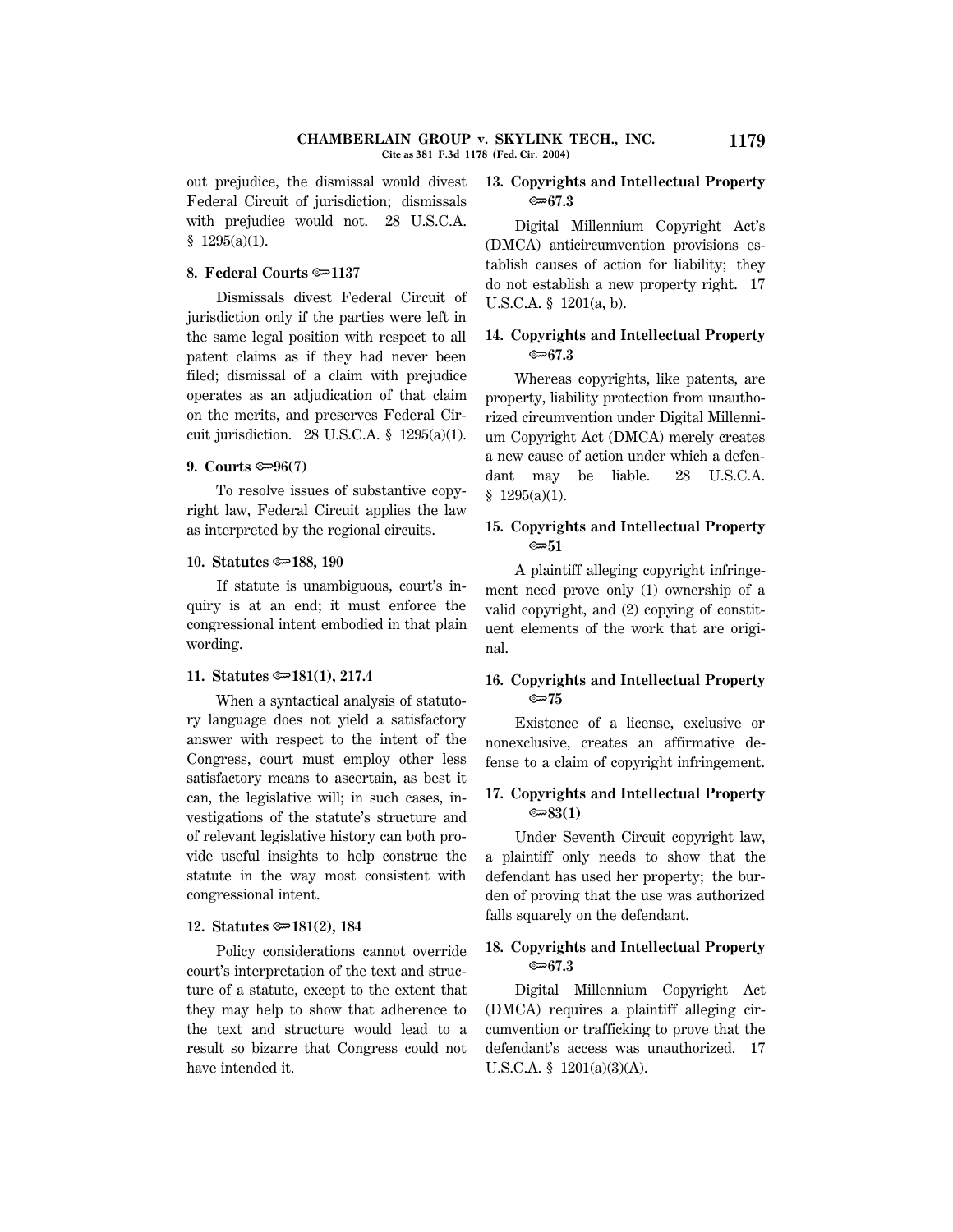# **19. Copyrights and Intellectual Property** O**53(1)**

Copyright laws authorize members of the public to access a work, but not to copy it.

# **20. Copyrights and Intellectual Property** O**67.3**

Digital Millennium Copyright Act's (DMCA) anticircumvention provisions convey no additional property rights in and of themselves; they simply provide property owners with new ways to secure their property. 17 U.S.C.A. § 1201(a, b).

# **21. Copyrights and Intellectual Property** O**67.3**

Digital Millennium Copyright Act (DMCA) did not fundamentally alter the legal landscape governing the reasonable expectations of consumers or competitors, did not fundamentally alter the ways that courts analyze industry practices, and did not render the pre-DMCA history of the industry irrelevant. 17 U.S.C.A. § 1201 et seq.

## **22. Copyrights and Intellectual Property** O**67.3**

Digital Millennium Copyright Act's (DMCA) anticircumvention provisions required garage door manufacturer to prove that defendant's universal garage door remote controls circumvented manufacturer's technological measures controlling access without manufacturer's authority. 17 U.S.C.A. § 1201(a)(3)(A).

# **23. Copyrights and Intellectual Property** O**67.3**

Anticircumvention and anti-trafficking provisions of the Digital Millennium Copyright Act (DMCA) attempted to balance competing interests, and endeavored to specify, with as much clarity as possible, how the right against anti-circumvention would be qualified to maintain balance between the interests of content creators and information users. 17 U.S.C.A.  $$1201(a)(1, 2).$ 

## **24. Copyrights and Intellectual Property** O**2**

Congress' exercise of its Copyright Clause authority must be rational. U.S.C.A. Const. Art. 1, § 8, cl. 8.

# **25. Copyrights and Intellectual Property** O**2**

In determining whether a particular aspect of the Copyright Act is a rational exercise of the legislative authority conferred by the Copyright Clause, courts defer substantially to Congress; it is Congress that has been assigned the task of defining the scope of the limited monopoly that should be granted to authors in order to give the public appropriate access to their work product. U.S.C.A. Const. Art. 1, § 8, cl. 8.

### **26. Monopolies**  $\approx 10$

Digital Millennium Copyright Act (DMCA) as part of the Copyright Act, does not limit the scope of the antitrust laws, either explicitly or implicitly. 17 U.S.C.A. § 1201 et seq.

## **27. Copyrights and Intellectual Property** O**67.3**

Digital Millennium Copyright Act (DMCA) granted copyright holders additional legal protections, but neither rescinded the basic bargain granting the public noninfringing and fair uses of copyrighted materials, nor prohibited various beneficial uses of circumvention technology, such as those exempted under the Act. 17 U.S.C.A. § 1201 et seq.

# **28. Copyrights and Intellectual Property** O**67.3**

Digital Millennium Copyright Act's (DMCA) anticircumvention provision prohibits only forms of access that bear a reasonable relationship to the protections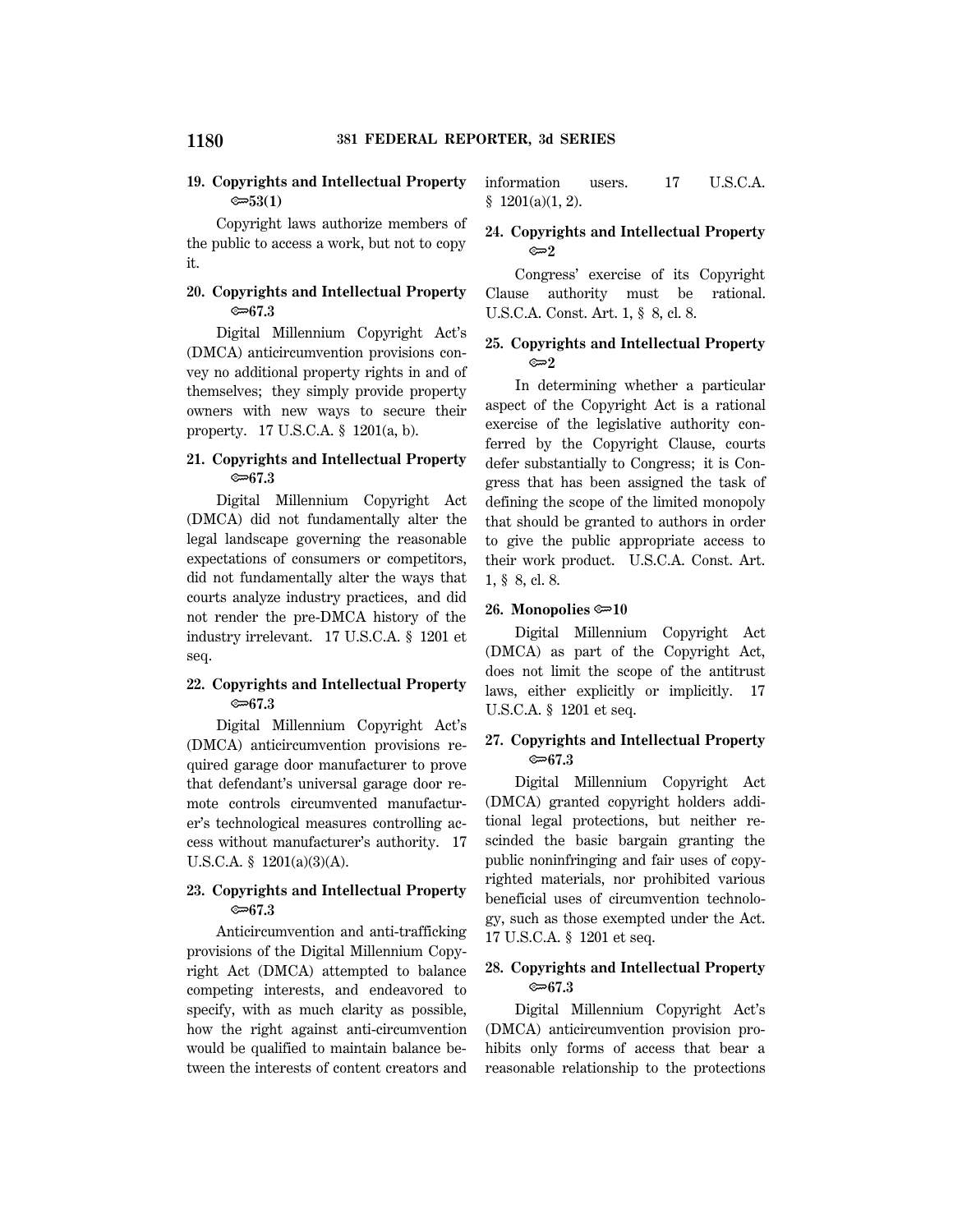that the Copyright Act otherwise affords copyright owners. 17 U.S.C.A. § 1201(a)(2).

# **29. Copyrights and Intellectual Property** O**67.3**

A plaintiff alleging a violation of Digital Millennium Copyright Act's (DMCA) anticircumvention provision must prove: (1) ownership of a valid copyright on a work (2) effectively controlled by a technological measure, which has been circumvented (3) that third parties can now access (4) without authorization, in a manner that (5) infringes or facilitates infringing a right protected by the Copyright Act, because of a product that (6) the defendant either (i) designed or produced primarily for circumvention; (ii) made available despite only limited commercial significance other than circumvention; or (iii) marketed for use in circumvention of the controlling technological measure. 17 U.S.C.A.  $$1201(a)(2).$ 

## **30. Copyrights and Intellectual Property** O**67.3**

Universal transmitter that allowed consumers to access copyrighted software embedded in manufacturer's ''rolling code'' garage door openers did not violate anticircumvention provision of Digital Millennium Copyright Act (DMCA); access provided by the transmitter did not facilitate the infringement of any right protected by the Copyright Act, which authorized manufacturer's customers to use the copy of its copyrighted software embedded in the openers that they purchased. 17 U.S.C.A.  $$1201(a)(2).$ 

Karl R. Fink, Fitch, Even, Tabin & Flannery, of Chicago, Illinois, argued for plaintiff-appellant. With him on the brief were John F. Flannery, Rudy I. Kratz and Michael G. Vranicar.

Richard de Bodo, Irell & Manella LLP, of Los Angeles, CA, argued for defendantappellee. With him on the brief were Andra Barmash Greene, David Nimmer, Peter Christensen and David Djavaherian, of Newport Beach, CA.

Jonathan Band, Morrison & Foerster, LLP, of Washington, DC, for amicus curiae Computer & Communications Industry Association. With him on the brief was Matthew Schruers.

Jennifer M. Urban, Samuelson Law, Technology and Public Policy Clinic, University of California at Berkeley School of Law (Boalt Hall), of Berkeley, CA, for amicus curiae Consumers Union. With her on the brief was Jason M. Schultz, Electronic Frontier Foundation, of San Francisco, CA.

Before GAJARSA, LINN, and PROST, Circuit Judges.

## GAJARSA, Circuit Judge.

The Chamberlain Group, Inc. ("Chamberlain'') appeals the November 13, 2003 summary judgment of the United States District Court for the Northern District of Illinois (''District Court'') in favor of Skylink Technologies, Inc. (''Skylink''), finding that Skylink is not violating the anti-trafficking provisions of the Digital Millennium Copyright Act (''DMCA''), 17 U.S.C. § 1201 et seq., and dismissing all other claims, including claims of patent infringement. *Chamberlain Group, Inc. v. Skylink Techs., Inc.,* 292 F.Supp.2d 1040 (N.D.Ill.2003) (''*Chamberlain II* ''). That same court, in an earlier ruling, denied Chamberlain's motion for summary judgment on its DMCA claims. *Chamberlain Group, Inc. v. Skylink Techs., Inc.,* 292 F.Supp.2d 1023 (N.D.Ill.2003) (''*Chamberlain I*"). Chamberlain does not appeal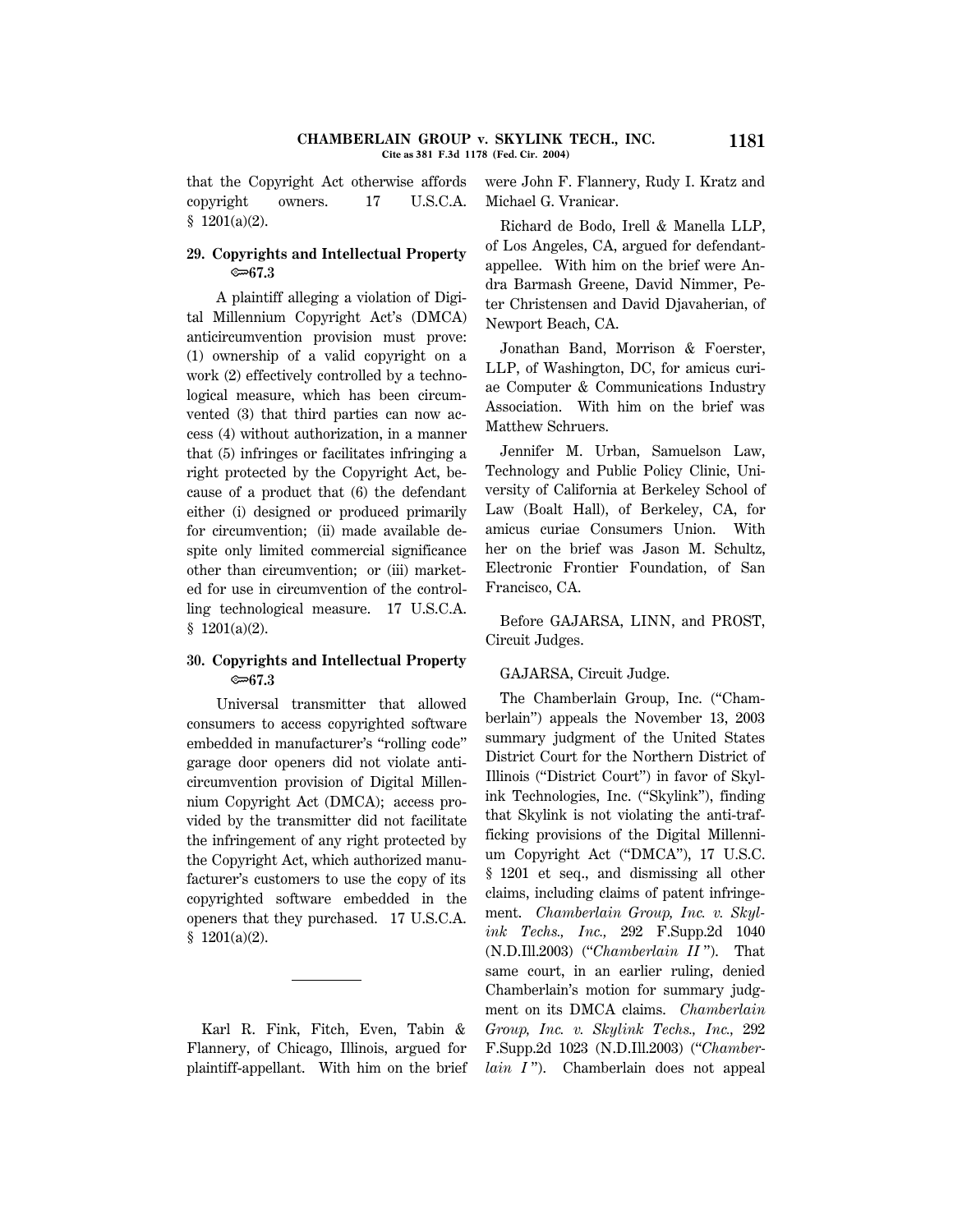that denial of its summary judgment motion.

Chamberlain's claims at issue stem from its allegation that the District Court incorrectly construed the DMCA as placing a burden upon Chamberlain to prove that the circumvention of its technological measures enabled *unauthorized* access to its copyrighted software. But Skylink's accused device enables only uses that copyright law explicitly authorizes, and is therefore presumptively legal. Chamberlain has neither proved nor alleged a connection between Skylink's accused circumvention device and the protections that the copyright laws afford Chamberlain capable of overcoming that presumption. Chamberlain's failure to meet this burden alone compels a legal ruling in Skylink's favor. We therefore affirm the District Court's summary judgment in favor of Skylink.

## BACKGROUND

### A. *The Applicable Statute*

Chamberlain sued Skylink, alleging violations of the patent and copyright laws. Chamberlain's second amended complaint, dated March 26, 2003, enumerated eight causes of action against Skylink, including the infringement of three patents. The matter on appeal involves only Chamberlain's allegation that Skylink is violating the DMCA, specifically the anti-trafficking provision of § 1201(a)(2). The District Court first denied Chamberlain's motion for summary judgment of its DMCA claim, *Chamberlain I,* and then granted Skylink's motion for summary judgment on the DMCA claim. *Chamberlain II.* The District Court also dismissed all other counts.

The District Court's ruling, along with the appellate briefs that the parties and amici filed with this court, raise numerous provisions of the DMCA for our consideration. The key provisions at issue, however, are all in  $\S$  1201(a).

§ 1201. Circumvention of copyright protection systems

(a) Violations regarding circumvention of technological measures.

(1) (A) No person shall circumvent a technological measure that effectively controls access to a work protected under this title $\ldots$ .

(2) No person shall manufacture, import, offer to the public, provide, or otherwise traffic in any technology, product, service, device, component, or part thereof, that—

(A) is primarily designed or produced for the purpose of circumventing a technological measure that effectively controls access to a work protected under this title;

(B) has only limited commercially significant purpose or use other than to circumvent a technological measure that effectively controls access to a work protected under this title; or

(C) is marketed by that person or another acting in concert with that person with that person's knowledge for use in circumventing a technological measure that effectively controls access to a work protected under this title.

(3) As used in this subsection—

(A) to ''circumvent a technological measure'' means to descramble a scrambled work, to decrypt an encrypted work, or otherwise to avoid, bypass, remove, deactivate, or impair a technological measure, without the authority of the copyright owner; and

(B) a technological measure ''effectively controls access to a work'' if the measure, in the ordinary course of its operation, requires the application of information, or a process or a treatment,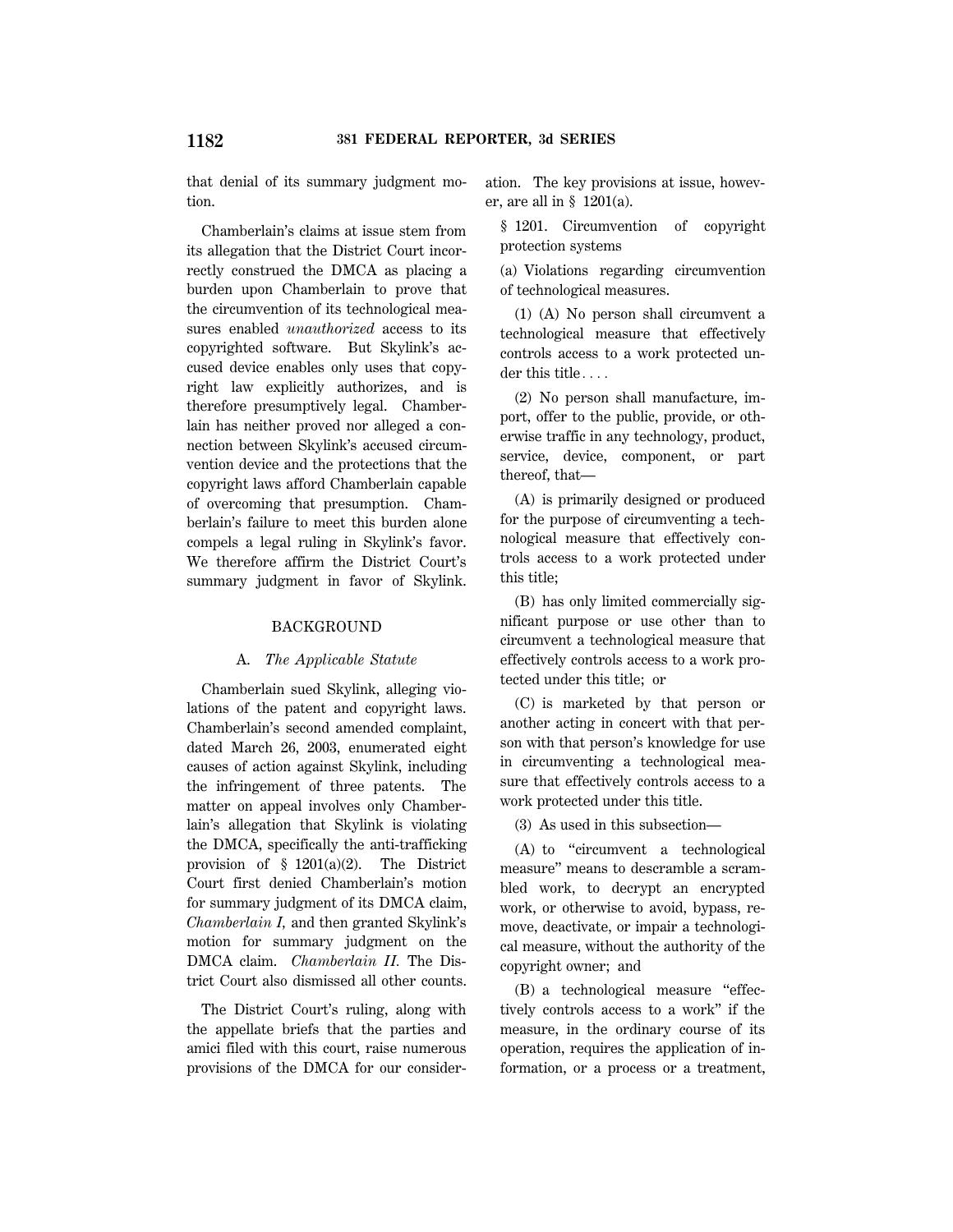with the authority of the copyright owner, to gain access to the work.

17 U.S.C. § 1201(a).

# B. *The Dispute*

The District Court reviewed the basic facts and the underlying technology in its dismissal of Chamberlain's motion for summary judgment. Though the parties emphasize different aspects of the District Court's factual discussion, neither one questions its general accuracy.

The technology at issue involves Garage Door Openers (GDOs). A GDO typically consists of a hand-held portable transmitter and a garage door opening device mounted in a homeowner's garage. The opening device, in turn, includes both a receiver with associated signal processing software and a motor to open or close the garage door. In order to open or close the garage door, a user must activate the transmitter, which sends a radio frequency (RF) signal to the receiver located on the opening device. Once the opener receives a recognized signal, the signal processing software directs the motor to open or close the garage door.

When a homeowner purchases a GDO system, the manufacturer provides both an opener and a transmitter. Homeowners who desire replacement or spare transmitters can purchase them in the aftermarket. Aftermarket consumers have long been able to purchase ''universal transmitters'' that they can program to interoperate with their GDO system regardless of make or model. Skylink and Chamberlain are the only significant distributors of universal GDO transmitters.**<sup>1</sup>** Chamberlain places no explicit restrictions on the types of transmitter that the homeowner may use with its system at the time of purchase.

**1.** Chamberlain's product, the ''Clicker,'' interoperates with both Chamberlain and nonChamberlain's customers therefore assume that they enjoy all of the rights associated with the use of their GDOs and any software embedded therein that the copyright laws and other laws of commerce provide.

This dispute involves Chamberlain's Se $curity + line of GDOs and Skylink's Model$ 39 universal transmitter. Chamberlain's Security + GDOs incorporate a copyrighted ''rolling code'' computer program that constantly changes the transmitter signal needed to open the garage door. Skylink's Model 39 transmitter, which does not incorporate rolling code, nevertheless allows users to operate Security + openers. Chamberlain alleges that Skylink's transmitter renders the Security + insecure by allowing unauthorized users to circumvent the security inherent in rolling codes. Of greater legal significance, however, Chamberlain contends that because of this property of the Model 39, Skylink is in violation of the anti-trafficking clause of the DMCA's anticircumvention provisions, specifically  $\S$  1201(a)(2).

The code in a standard (i.e., non-rolling code) GDO transmitter is unique but fixed. Thus, according to Chamberlain, the typical GDO is vulnerable to attack by burglars who can open the garage door using a ''code grabber.'' According to Chamberlain, code grabbers allow burglars in close proximity to a homeowner operating her garage door to record the signal sent from the transmitter to the opener, and to return later, replay the recorded signal, and open the garage door. Chamberlain concedes, however, that code grabbers are more theoretical than practical burgling devices; none of its witnesses had either firsthand knowledge of a single code grabbing problem or familiarity with data dem-

Chamberlain GDOs.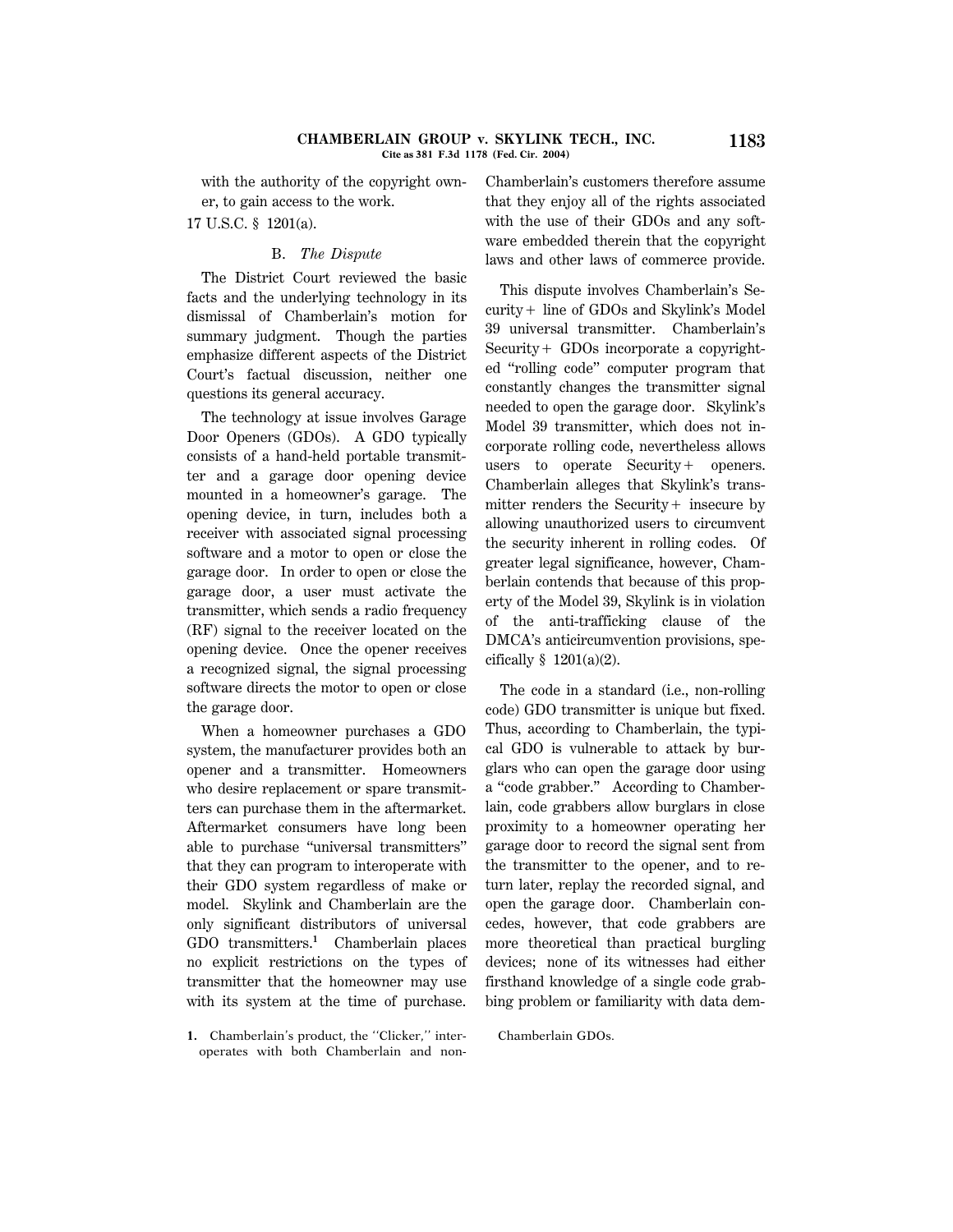onstrating the existence of a problem. Nevertheless, Chamberlain claims to have developed its rolling code system specifically to prevent code grabbing.**<sup>2</sup>**

The essence of the rolling code system is that the transmitted signals are broken into fixed and variable (or ''rolling'') components. The entire transmitted signal is a bit string. The fixed component serves to identify the transmitter. The rolling component cycles through a lengthy cycle of bit strings only some of which are capable of opening the door at any given time, ostensibly so that a burglar replaying a grabbed code is unlikely to send a valid signal—and therefore unlikely to open the garage door.

A user wishing to set up a new transmitter for use with her Security  $\div$  GDO must switch the opener to "program mode" and send a signal from the transmitter to the opener. The opener stores both the fixed and rolling components of the transmitted signal. When the user switches the opener back to ''operate mode,'' the system is set and the user may operate the opener with the newly programmed transmitter. In Chamberlain's transmitter, a computer program increases the rolling code by a factor of three each time the user activates the transmitter. When the transmitted signal reaches the receiver, a program in the opener checks to see whether the rolling code received was identical to one of the most recently received 1,024 rolling codes (the ''rear window''). If so, it will not activate the motor. If, on the other hand, the rolling code received is among the next 4,096 binary signals (the ''forward window''), the receiver will activate the motor.

**2.** According to Skylink, Chamberlain introduced rolling codes to prevent inadvertent GDO activation by planes passing overhead, not as a security measure.

Not all recognized binary rolling signals are in either the forward or rear windows. If the transmitter sends a *single* signal outside of either window, the receiver will ignore it. If, however, the transmitter sends *two* signals outside either window in rapid succession, the opener will again access its programming, this time to determine whether the two signals together comprise a ''resynchronization'' sequence. If the signals differ by three, the receiver will reset the windows and activate the motor. According to Chamberlain, resynchronization accommodates the possibility that homeowners using the same transmitter for multiple residences may transmit so many signals while out of range of the opener that they exhaust the entire forward window.

Skylink began marketing and selling universal transmitters in 1992. Skylink designed its Model 39, launched in August 2002, to interoperate with common GDOs, including both rolling code and non-rolling code GDOs.**<sup>3</sup>** Although Chamberlain concedes that the Model 39 transmitter is capable of operating many different GDOs, it nevertheless asserts that Skylink markets the Model 39 transmitter for use in circumventing its copyrighted rolling code computer program. Chamberlain supports this allegation by pointing to the Model 39's setting that operates *only* Chamberlain's rolling code GDOs.

Skylink's Model 39 *does not* use rolling code technology. Like Chamberlain's products, however, the Model 39's binary signal contains two components. The first corresponds to the Chamberlain's fixed

**<sup>3.</sup>** The Model 39 interoperates with at least 15 different brands and dozens of different GDO models, only a few of which include Chamberlain's rolling code. One of the Model 39's settings interoperates *only* with Chamberlain rolling code GDOs.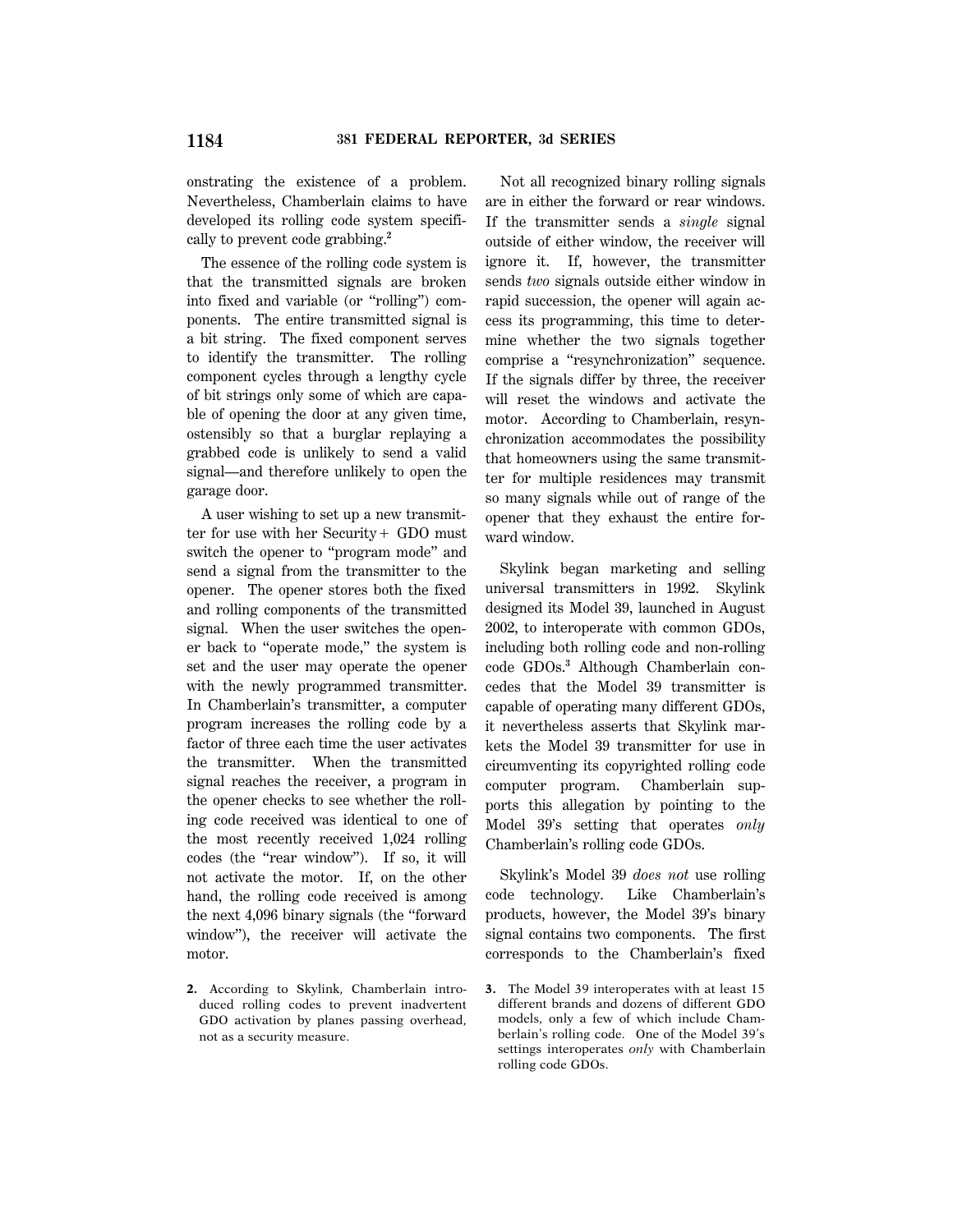#### **CHAMBERLAIN GROUP v. SKYLINK TECH., INC. 1185 Cite as 381 F.3d 1178 (Fed. Cir. 2004)**

component identifying the transmitter, and the second simulates the effect of the Chamberlain's rolling code. Like the Chamberlain fixed component, the primary role of the Model 39's identifying component is in programming; a homeowner wishing to use a Model 39 in conjunction with a Chamberlain GDO must program the opener to recognize his newly purchased transmitter. When the homeowner actually uses the transmitter, it broadcasts *three* fixed codes in rapid succession. The first binary signal combines the identifying component with an arbitrary binary sequence. The second binary signal subtracts 1800 from the first signal. The third signal adds three to the second signal. The combination of these three codes transmitted with every press of the Model 39 transmitter button will either cause the Chamberlain GDO to operate in response to the first fixed code or cause the GDO to resynchronize and operate in response to the second and third fixed codes. Chamberlain characterizes this procedure as a circumvention of an important security measure; a code grabber that recorded the Model 39's three codes could later play them back and activate a Chamberlain rolling code GDO without authorization.

These facts frame the dispute now before us on appeal. Though only Chamberlain's DMCA claim is before us, and though the parties dispute whether or not Skylink developed the Model 39 independent of Chamberlain's copyrighted products,**<sup>4</sup>** it is nevertheless noteworthy that Chamberlain *has not* alleged either that Skylink infringed its copyright or that

**4.** According to Chamberlain, the transmitter program is registered with the United States Copyright Office as No. TX5–533–065, and the computer program in the receiver is registered with the United States Copyright Office as No. TX5–549–995. The parties dispute whether the code used in the program is precisely the registered code or a slight variaSkylink is liable for contributory copyright infringement. What Chamberlain *has* alleged is that because its opener and transmitter both incorporate computer programs ''protected by copyright'' and because rolling codes are a ''technological measure'' that ''controls access'' to those programs, Skylink is prima facie liable for violating § 1201(a)(2). In the District Court's words, ''Chamberlain claims that the rolling code computer program has a protective measure that protects itself. Thus, only one computer program is at work here, but it has two functions: (1) to verify the rolling code; and (2) once the rolling code is verified, to activate the GDO motor, by sending instructions to a microprocessor in the GDO.'' *Chamberlain I,* 292 F.Supp.2d at 1028.

## C. *The Summary Judgment Motions*

The District Court first considered Chamberlain's motion for summary judgment on its DMCA claim. *Chamberlain I.* Chamberlain sued Skylink under 17 U.S.C.  $§ 1201(a)(2)$ , a statutory provision that neither the Seventh Circuit nor any previous District Court in the Seventh Circuit had ever considered. To date, in fact, only the Second Circuit has construed § 1201(a)(2), and that construction focused on First Amendment issues rather than on an application of the statute to case-specific facts. *See Universal City Studios v. Corley,* 273 F.3d 429 (2d Cir.2001) (''*Corley* ''). The District Court therefore correctly viewed this case as a matter of first impression, and provided detailed analyses of

tion thereof, possibly qualifying as a derivative work. Because this appeal is of a summary judgment favoring Skylink, however, we view all disputed facts in the light most favorable to Chamberlain, and therefore assume that all programs in question are fully protected by the copyright laws.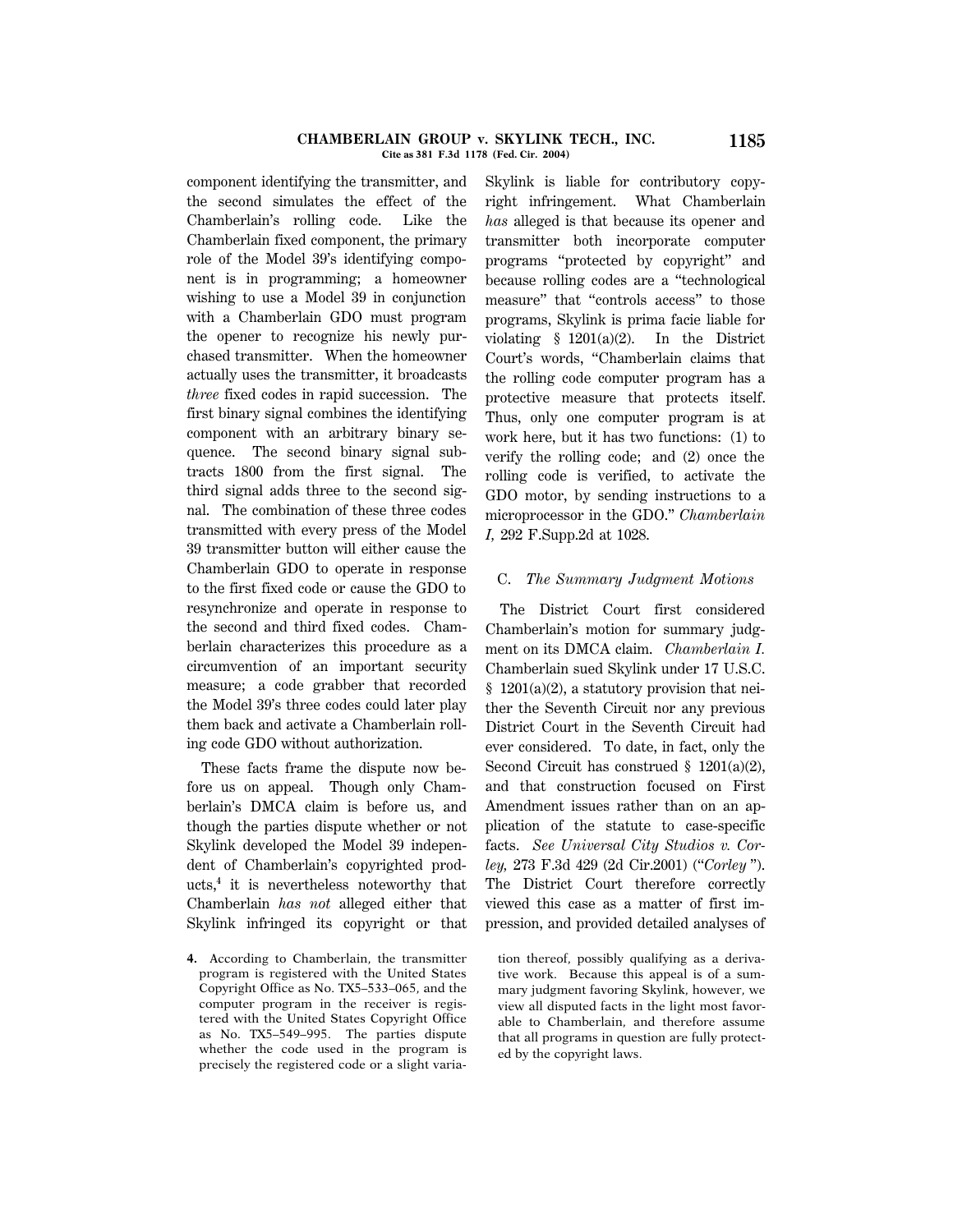Chamberlain's various arguments and Skylink's proffered defenses.

At the end of this review, the District Court denied Chamberlain's motion for summary judgment. Chamberlain does not appeal this denial. The District Court, however, did refer back to its discussions numerous times in its consideration and grant of Skylink's motion for summary judgment, the subject of the current appeal. In fact, the District Court's discussion of Skylink's motion began by ''assum[ing] the reader's familiarity with [its] earlier decision.'' *Chamberlain II,* 292 F.Supp.2d at 1042. Understanding the District Court's denial of Chamberlain's summary judgment motion is therefore critical to understanding its grant of Skylink's summary judgment motion.

Chamberlain's argument, submitted in both summary judgment motions, rests on its interpretation of the statute's ''plain language.'' Chamberlain contends first, that Skylink ''primarily designed or produced [the Model 39] for the purpose of circumventing [Chamberlain's rolling code] technological measure that effectively controls access to [Chamberlain's copyrighted computer programs],'' contravening  $$1201(a)(2)(A);$  second, that the Model 39 "has only limited commercially significant purpose or use other than to circumvent [Chamberlain's rolling code] technological measure that effectively controls access to

(f) Reverse engineering.

(1) Notwithstanding the provisions of subsection (a) $(1)(A)$ , a person who has lawfully obtained the right to use a copy of a computer program may circumvent a technological measure that effectively controls access to a particular portion of that program for the sole purpose of identifying and analyzing those elements of the program that are necessary to achieve interoperability of an independently created computer program with other programs ... to the

[Chamberlain's copyrighted computer programs]," contravening  $\S$  1201(a)(2)(B); and third, that Skylink marketed the Model 39 ''for use in circumventing [Chamberlain's rolling code] technological measure that effectively controls access to [Chamberlain's copyrighted computer programs]," contravening  $§ 1201(a)(2)(C)$ . *Chamberlain I,* 292 F.Supp.2d at 1035.

Skylink submitted several defenses, arguing that: (1) the Model 39 transmitter serves a variety of functions that are unrelated to circumvention; (2) Chamberlain has failed to demonstrate that its GDOs contain a computer program protected by copyright; (3) consumers use the Model 39 transmitter to activate the Security + GDOs with Chamberlain's consent; (4) Skylink has not violated the DMCA because it falls within a safe harbor provision per § 1201(f); **<sup>5</sup>** and (5) Chamberlain's rolling code computer program does not protect a copyrighted computer program, but instead protects an uncopyrightable process. *Id.* at 1035–36. Though the District Court commented on all of these arguments, it based its rulings entirely on Skylink's third argument concerning authorization and consent.

Chamberlain submitted two arguments in response to Skylink's assertion that Chamberlain authorized its customers to use the Model 39. First, Chamberlain argued that Skylink bore the burden of prov-

extent any such acts of identification and analysis do not constitute infringement under this title....

(4) For purposes of this subsection, the term ''interoperability'' means the ability of computer programs to exchange information, and of such programs mutually to use the information which has been exchanged. 17 U.S.C. § 1201(f). Computer and Communications Industry Association (CCIA), first as an amicus to the District Court and now as an amicus to this court, submitted § 1201(f) as an alternative basis for finding in favor of Skylink.

**<sup>5.</sup>** § 1201. Circumvention of copyright protection systems ...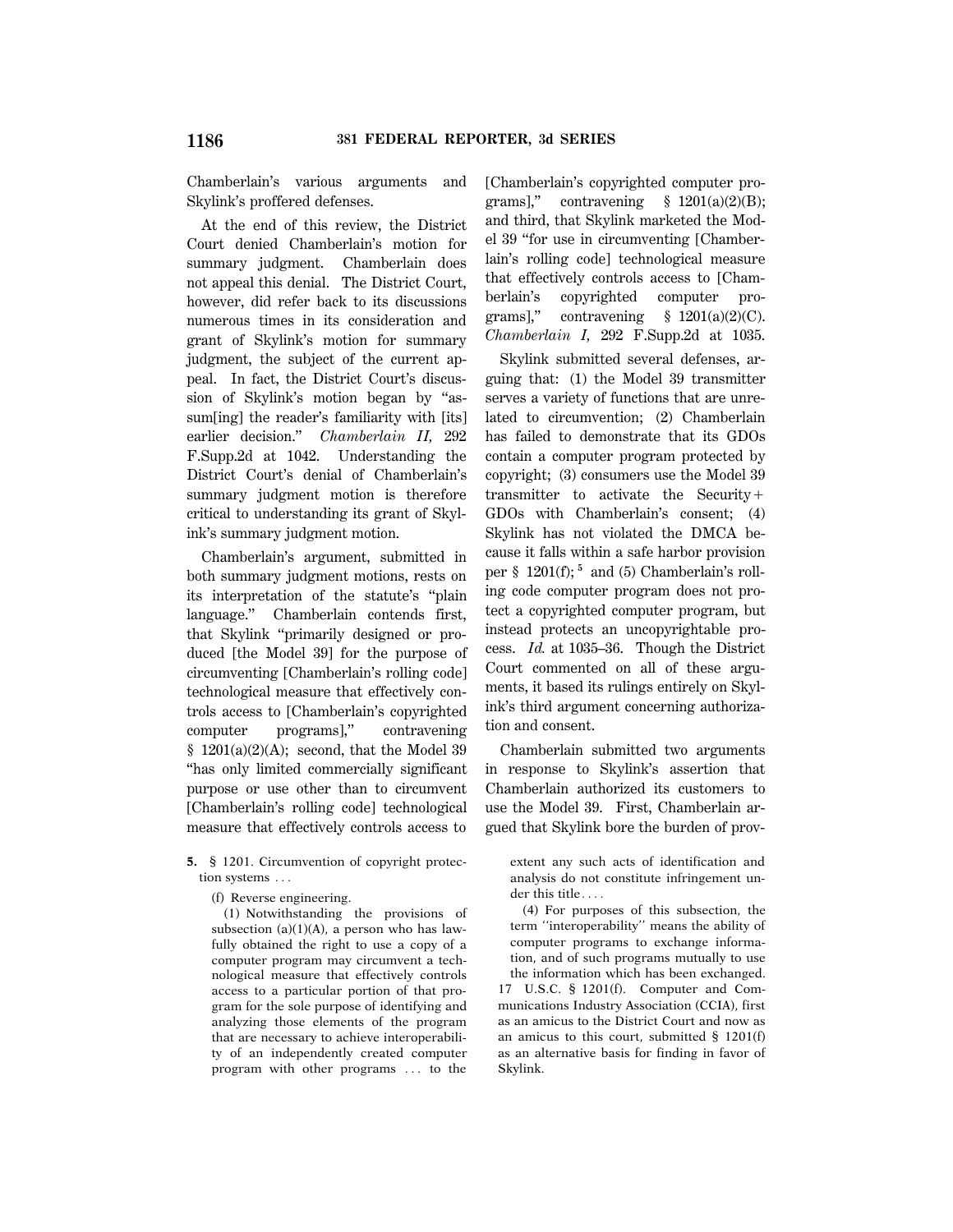### **CHAMBERLAIN GROUP v. SKYLINK TECH., INC. 1187 Cite as 381 F.3d 1178 (Fed. Cir. 2004)**

ing that its behavior was authorized, and that Skylink's argument was therefore, at best, an affirmative defense rather than a defect in its own pleadings. *Chamberlain II,* 292 F.Supp.2d at 1044. Second, Chamberlain noted that it never gave consumers *explicit* authorization to program competing universal transmitters into its rolling code openers, at least in part because it never anticipated that any competitor would crack its code. Skylink did not dispute this point, but asserted simply that in the absence of an explicit restriction, consumers must be free to infer that they have purchased the full range of rights that normally accompany consumer products—including those containing copyrighted embedded software.

In assessing the authorization issue, the District Court noted that according to the statute's internal definitions, ''circumvent a technological measure'' means to ''descramble a scrambled work, to decrypt an encrypted work, or otherwise to avoid, bypass, remove, deactivate, or impair a technological measure, *without the authority of the copyright owner.*'' *Id.* at 1043 (citing 17 U.S.C. § 1201(a)(3)(A)) (emphasis added by the District Court).

According to undisputed facts, a homeowner who purchases a Chamberlain GDO owns it and has a right to use it to access his or her own garage. At the time of sale, Chamberlain does not place any explicit terms or condition on use to limit the ways that a purchaser may use its products. A homeowner who wishes to use a Model 39 must first program it into the GDO. Skylink characterizes this action as the homeowner's authorization of the Model 39 to interoperate with the GDO. In other words, according to Skylink, Chamberlain GDO consumers who purchase a Skylink transmitter have Chamberlain's implicit permission to purchase and to use any brand of transmitter that will open their GDO. The District Court agreed that Chamberlain's unconditioned sale implied authorization. *Id.*

Chamberlain also argued that its web page and warranty implied restrictions on the use of competing transmitters. The District Court, however, refused to read an implicit restriction from the mere absence of competing products discussed on Chamberlain's web page, particularly given the longstanding industry practice of marketing universal transmitters. The District Court rejected the alleged implications of Chamberlain's warranties even more strongly, noting that consumers are always free to forego the benefits of a product's warranty and to use consumer products in any way that they choose. The District Court similarly rejected Chamberlain's reiteration of the arguments that had proved unpersuasive in its own summary judgment motion to defend itself against Skylink's summary judgment motion.

The District Court further noted that under Chamberlain's proposed construction of the DMCA, not only would Skylink be in violation of  $\S$  1201(a)(2) (prohibiting trafficking in circumvention devices), but Chamberlain's own customers who used a Model 39 would be in violation of § 1201(a)(1) (prohibiting circumvention). The District Court declined to adopt a construction with such dire implications. *See Chamberlain I,* 292 F.Supp.2d at 1039–40.

In short, the District Court concluded that because Chamberlain never restricted its customers' use of competing transmitters with its Security + line, those customers had implicit authorization to use Skylink's Model 39. Because of that implicit authorization, Chamberlain could not possibly meet its burden of proving that Skylink trafficked in a device designed to circumvent a technological measure to gain unauthorized access to Chamberlain's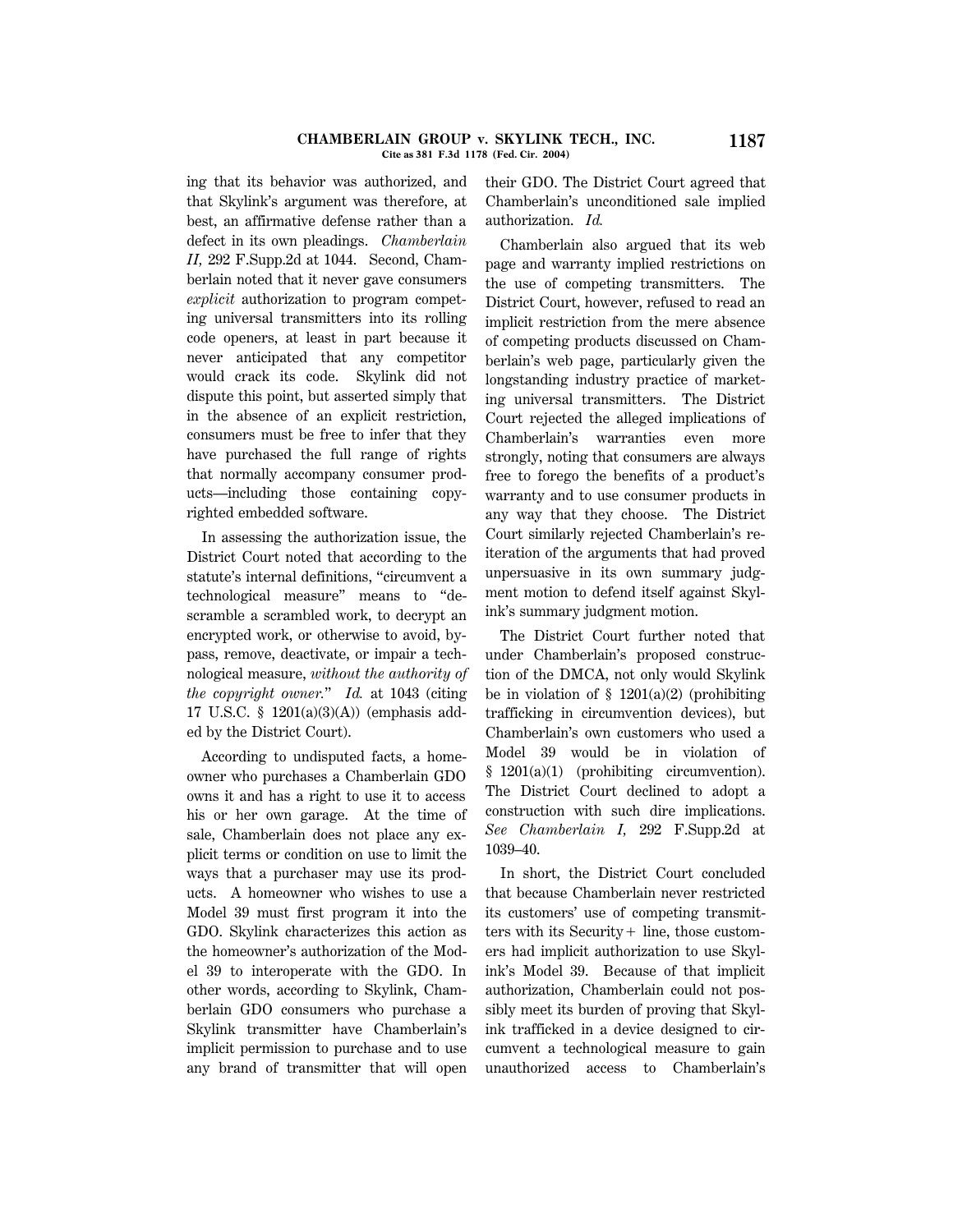copyrighted computer programs. The District Court therefore granted Skylink's motion for summary judgment on Chamberlain's DMCA claim. Chamberlain timely appealed only the District Court's final judgment in favor of Skylink on Chamberlain's DMCA claim, not the District Court's denial of its own summary judgment motion.

### DISCUSSION

## A. *Jurisdiction*

**[1]** Though we have jurisdiction to hear this appeal under 28 U.S.C.  $§$  1295(a)(1), that finding rests upon a detailed jurisdictional inquiry. Chamberlain's initial complaint described ''an action for patent infringement arising under the Patent Laws of the United States, 35 U.S.C. §§ 271 et seq. and for copyright infringement arising under the Copyright Act, 17 U.S.C. § 1201.'' The complaint stated four counts; three involved infringement of Chamberlain patents. Subsequent amendments to the complaint added four more non-patent claims. There is therefore little doubt that, both as filed and as amended, the District Court's jurisdiction ''arose under'' the patent laws, at least in part.

**[2]** Chamberlain argues, with some justification, that this characterization of its complaint alone is enough to confer appellate jurisdiction on this court. According to Chamberlain, the Supreme Court's emphasis of the well-pleaded complaint rule in determining our jurisdiction requires us to inquire *only* whether the District Court's jurisdiction ''arose under'' the patent laws, at least in part. *See Holmes Group v. Vornado Air Circulation* *Sys.,* 535 U.S. 826, 829, 122 S.Ct. 1889, 153 L.Ed.2d 13 (2002). Skylink does not dispute this point. Nevertheless, "[e]very federal appellate court has a special obligation to satisfy itself  $\ldots$  of its own juris $diction \dots$  even though the parties are prepared to concede it.'' *Bender v. Williamsport Area Sch. Dist.,* 475 U.S. 534, 541, 106 S.Ct. 1326, 89 L.Ed.2d 501 (1986) (citations omitted). Though both our precedent and the Supreme Court's dicta concerning cases, such as this one, where all patent issues were dismissed and only non-patent issues are on appeal, support our jurisdiction, the determination is not as clear cut as Chamberlain contends—in part because of the unusual language that the District Court used in dismissing the claims other than Count III, the DMCA claim that is the subject of this appeal.

The District Court first dismissed one of Chamberlain's patent claims, Count II, ''without prejudice to Plaintiff's reasserting its '703 patent claims if the Federal Circuit reverses Judge Conlon's decision in *Chamberlain Group, Inc. v. Interlogix, Inc.,* No. 01 C6157.'' Chamberlain and Interlogix settled their case while it was on appeal. This court then remanded the matter for ''the purpose of allowing the District Court to consider the parties' motion to vacate its judgment.'' *Chamberlain Group, Inc. v. Interlogix, Inc.,* 75 Fed.Appx. 786 (Fed.Cir.2003).**<sup>6</sup>** Though the *Interlogix* trial court subsequently denied that motion, *Chamberlain Group, Inc. v. Interlogix, Inc.,* No. 01–C6157, 2004 WL 1197258, 2004 U.S. Dist. LEXIS 9851 (N.D.Ill., May 28, 2004), that denial in no way disturbed the settlement. As a result, there is no longer any set of circumstances

particular unpublished opinion is critical to determining the status of Count II in the present matter.

**<sup>6.</sup>** Unpublished opinions of the Federal Circuit may not be cited as precedent, but are nevertheless binding on the parties. Because of the wording of the District Court's dismissal, this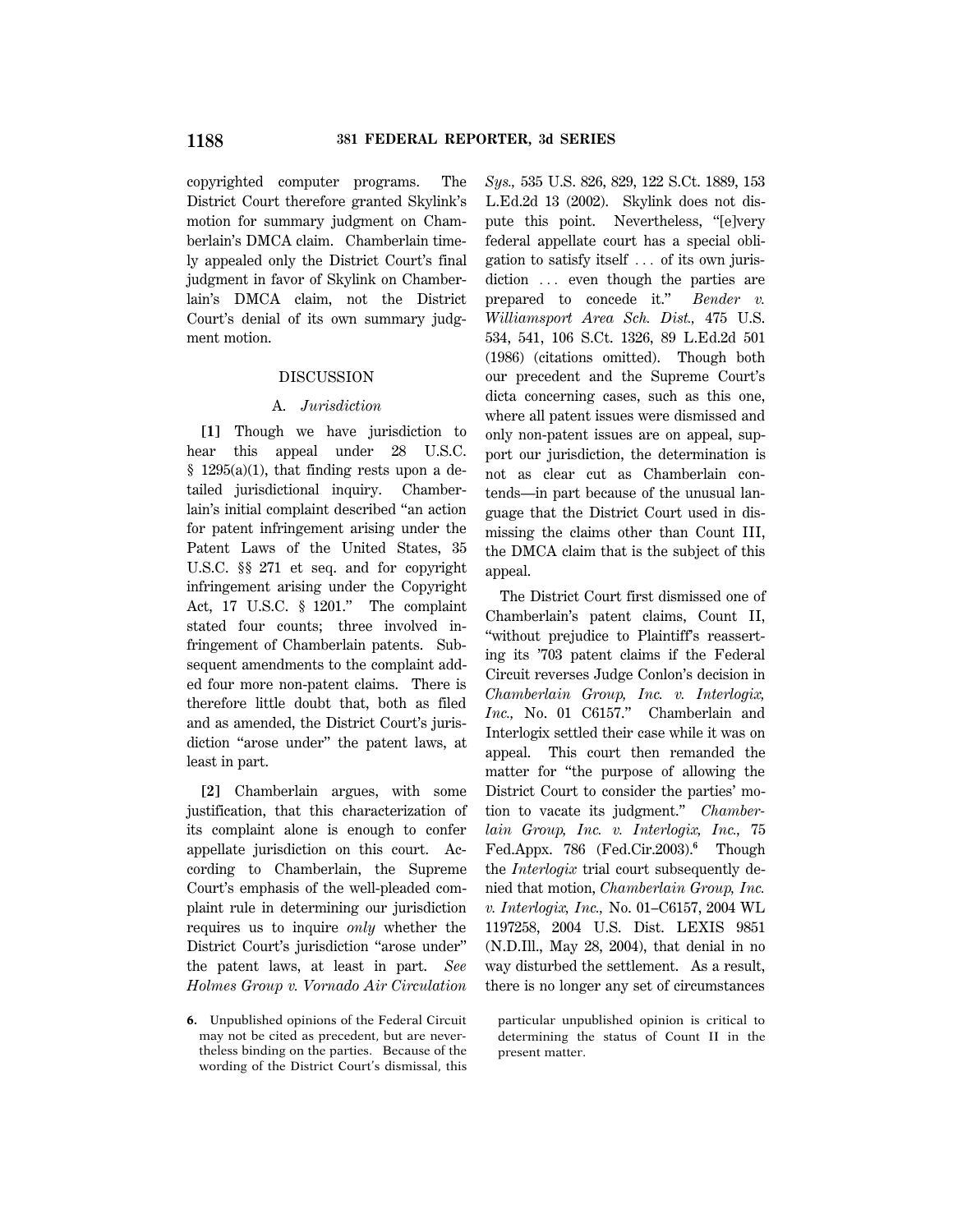#### **CHAMBERLAIN GROUP v. SKYLINK TECH., INC. 1189 Cite as 381 F.3d 1178 (Fed. Cir. 2004)**

under which this court could ''reverse Judge Conlon's decision.'' Chamberlain can no longer reassert Count II in any forum. The District Court's dismissal of Count II, though styled as ''without prejudice subject to a condition subsequent,'' has ripened into a dismissal with prejudice, and therefore serves as an adjudication on the merits of Count II.

The District Court's effective adjudication of Count II confirmed Federal Circuit jurisdiction to hear all appeals from the final judgment in this matter, 28 U.S.C.  $§$  1295(a)(1), by assuring that the District Court's own jurisdiction arose in part under the patent laws. *See Holmes,* 535 U.S. at 826, 122 S.Ct. 1889. At the time that the District Court dismissed Count II, however, numerous other claims and counterclaims remained unresolved. Shortly thereafter, though, and subject to stipulation by the parties, the District Court dismissed all remaining claims other than Count III, the DMCA claim:

Counts IV through VII of the Second Amended Complaint and Counts I through VII of the Amended Answer and Counterclaim are dismissed with prejudice pursuant to Fed.R.Civ.P. 41(a). Counts I and VIII of the Second Amended Complaint are dismissed without prejudice pursuant to Fed.R.Civ.P. 41(a). The dismissal of the patent claims is without prejudice solely for the purpose of permitting the maintenance of the patent claims in the ITC investigation and nowhere else as per agreement of the parties.**<sup>7</sup>**

Counts I, II, and VIII were the only patent claims in the Second Amended Complaint. This broad dismissal rendered the District Court's summary judgment for Skylink on the DMCA claim a final judgment from which Chamberlain could appeal.

**[3]** Though we have never before had to consider our jurisdiction over matters in which a trial court dismissed all patent claims using precisely the language that this District Court did in dismissing Claims I, II, and VIII, our precedent is clear. Federal Circuit jurisdiction depends on whether the plaintiff's complaint as amended raises patent law issues. *Gronholz v. Sears, Roebuck & Co.,* 836 F.2d 515, 519 (Fed.Cir.1987); *see also Holmes,* 535 U.S. at 829 n. 1, 122 S.Ct. 1889; *Christianson v. Colt Indus. Operating Corp.,* 486 U.S. 800, 822–24, 108 S.Ct. 2166, 100 L.Ed.2d 811 (1988) (Stevens, J., concurring); *Holmes,* 535 U.S. at 835, 122 S.Ct. 1889 (Stevens, J., concurring). Where, as here, all of the patent claims in the amended complaint were dismissed prior to the non-patent ruling on appeal, the dispositive question is whether the dismissal was with or without prejudice. *Nilssen v. Motorola, Inc.,* 203 F.3d 782, 785 (Fed.Cir.2000).

**[4, 5]** Dismissals *without prejudice* are de facto amendments to the complaint. *Gronholz,* 836 F.2d at 519. For the purposes of determining Federal Circuit jurisdiction, we do not differentiate between actual and constructive amendments; both divest us of jurisdiction if they eliminate all issues of patent law. *See id.* Dismissals *with prejudice* are adjudications on the merits, and not constructive amendments

337–TA–497, 2003 WL, slip op. at 39, 41–42 (Nov. 4, 2003). The ITC's Administrative Law Judge rejected the argument. *See Chamberlain II,* 292 F.Supp.2d at 1044–45. That matter is the subject of a separate appeal still pending.

**<sup>7.</sup>** According to the District Court, Chamberlain also argued that it never authorized its customers to use Model 39 transmitters in a separate action in front of the International Trade Commission (''ITC''). *In the Matter of Certain Universal Transmitters for Garage Door Openers (''Matter of GDOs''),* Inv. No.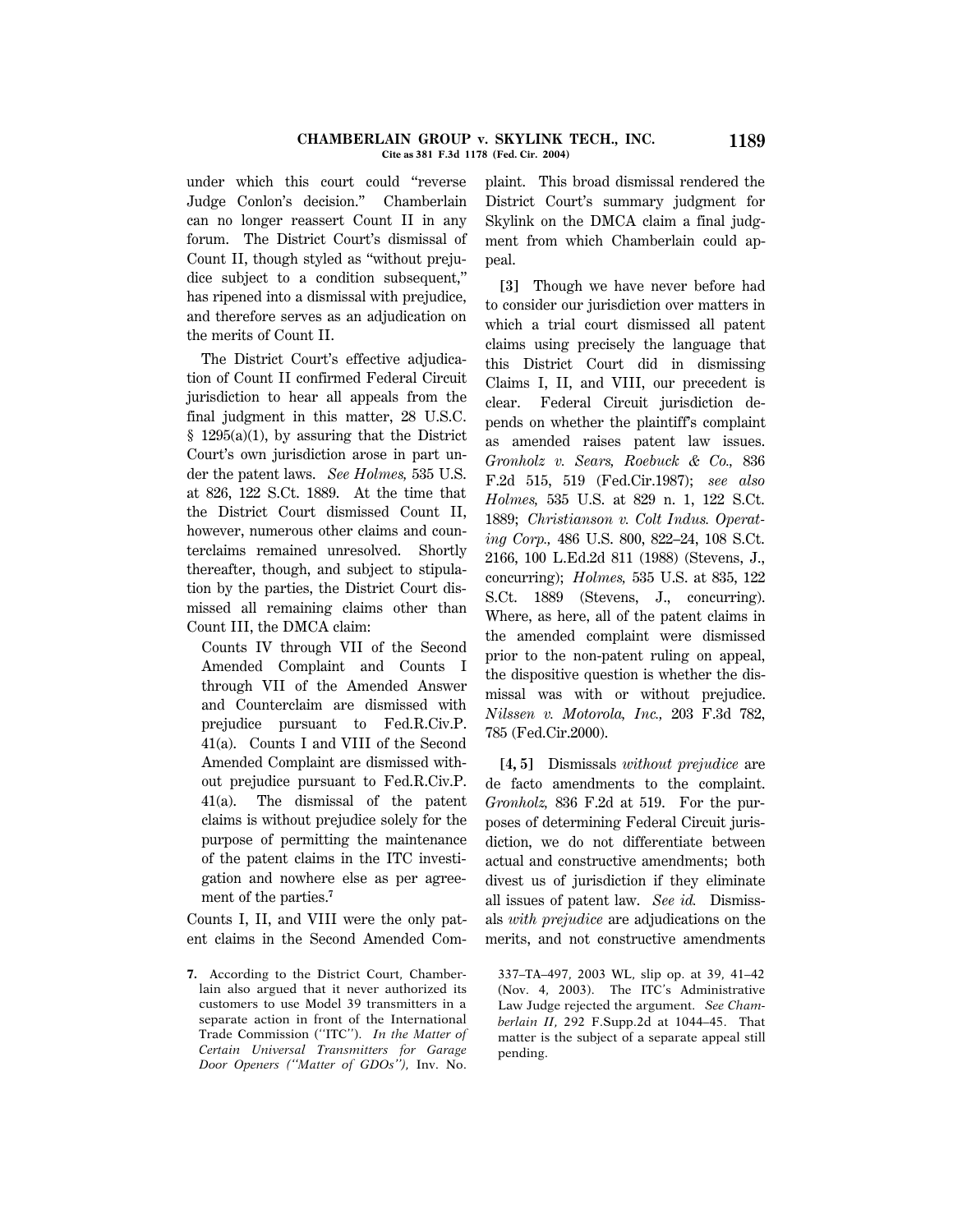to the complaint. *Zenith Elecs. Corp. v. Exzec, Inc.,* 182 F.3d 1340, 1346 (Fed.Cir. 1999). In all such cases, we retain jurisdiction to hear all appeals on all issues. *See id.*

**[6–8]** Taken together, whenever the complaint included a patent claim and the trial court's rulings altered the legal status of the parties with respect to that patent claim, we retain appellate jurisdiction over all pendent claims in the complaint. *See Atari, Inc. v. JS & A Group, Inc.,* 747 F.2d 1422, 1432 (Fed.Cir.1984) (en banc) overruled on other grounds by, *Nobelpharma AB v. Implant Innovations, Inc.,* 141 F.3d 1059 (Fed.Cir.1998) *(en banc in relevant part); Zenith,* 182 F.3d at 1346; *Nilssen,* 203 F.3d at 785. In other words, if all patent claims raised in the amended complaint were dismissed *without prejudice,* the dismissal would divest us of jurisdiction; dismissals *with prejudice* would not. *Nilssen,* 203 F.3d at 785. Neither the specific rule under which the District Court dismissed the claims nor the wording of the dismissal alters the fundamental basis of our jurisdiction. *Id.* Dismissals divest this court of jurisdiction only if ''[t]he parties were left in the same legal position with respect to [all] patent claims as if they had never been filed.'' *Id.* ''[T]he dismissal of a claim with prejudice operate[s] as an adjudication of that claim on the merits,'' *id.,* and preserves our jurisdiction.

Our jurisdiction in the present matter therefore hinges on whether one or more of the District Court's dismissals altered the legal positions of Chamberlain and Skylink vis-à-vis the dismissed claim. The Supreme Court has defined the difference between dismissals with and without prejudice:

The primary meaning of "dismissal without prejudice,'' we think, is dismissal without barring the defendant from re-

turning later, to the same court, with the same underlying claim. That will also ordinarily (though not always) have the consequence of not barring the claim from *other* courts, but its primary meaning relates to the dismissing court itself. Thus, Black's Law Dictionary (7th ed.1999) defines ''dismissed without prejudice'' as ''removed from the court's docket in such a way that the plaintiff may refile the same suit on the same claim,'' *id.* at 482, and defines ''dismissal without prejudice" as "[a] dismissal that does not bar the plaintiff from refiling the lawsuit within the applicable limitations period, *ibid.*''

*Semtek Int'l Inc. v. Lockheed Martin Corp.,* 531 U.S. 497, 505–06, 121 S.Ct. 1021, 149 L.Ed.2d 32 (2001). This distinction is functional, rather than semantic. Notwithstanding the District Court's semantic characterization of its dismissal of Claim II as ''without prejudice'' subject to a condition subsequent that can no longer occur, and of Claims I and VIII as ''without prejudice'' except in a single forum, Chamberlain *is* barred from reasserting these claims. The District Court's dismissals clearly fail to meet the Supreme Court's definition of ''dismissal without prejudice'' because they alter the legal status of the parties vis-à-vis *all* of Chamberlain's asserted patent claims. Chamberlain and Skylink were *not* "left in the same legal position with respect to the patent claims as if they had never been filed.'' *Nilssen,* 203 F.3d at 785. We therefore have jurisdiction to hear this appeal under 28 U.S.C.  $$1295(a)(1).$ 

#### B. *The Parties' Positions*

On appeal, the parties have raised a number of issues that we must address both as matters of statutory construction and as they relate to the factual disposition of this case. Chamberlain argues that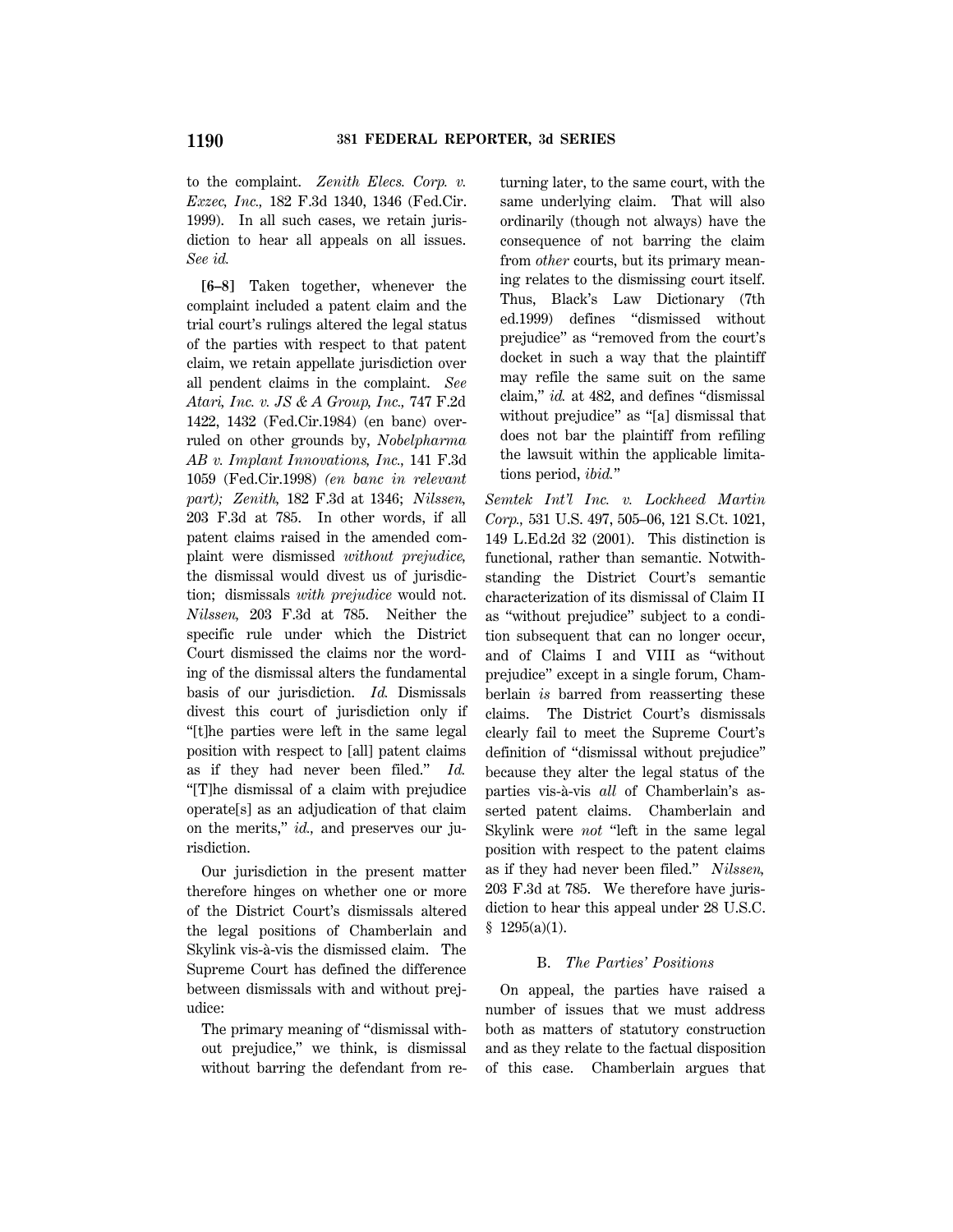#### **CHAMBERLAIN GROUP v. SKYLINK TECH., INC. 1191 Cite as 381 F.3d 1178 (Fed. Cir. 2004)**

''Skylink violates the prima facie requirement of anti-trafficking  $\S$  1201(a)(2)." According to Chamberlain, ''Skylink did not seriously dispute that the operation of its transmitters bypasses Chamberlain's rolling code security measure to gain access to Chamberlain's copyrighted GDO receiver operating software, but instead focuses on an 'authorization' defense.'' Given that ''plain language'' interpretation of the statute, Chamberlain also argues that the District Court erred in assigning the plaintiff the burden of proving that access was unauthorized rather than placing the burden on the defendant to prove that the access was authorized. Finally, with the burden thus shifted, Chamberlain argues that Skylink has not met its burden, and that the District Court's grant of summary judgment was therefore in error.

Skylink primarily urges us to adopt both the District Court's construction and its application of its construction to the facts of this case. In particular, Skylink urges us *not* to place the burden of proving authorization on defendants, arguing that it would be tantamount to reading a new ''authority'' requirement into the DMCA.**<sup>8</sup>** To resolve this dispute, we must first construe the relevant portions of the DMCA, and then apply the statute, properly construed, to the specific facts at issue.

## C. *Standard of Review*

**[9]** To resolve issues of substantive copyright law, this court applies the law as interpreted by the regional circuits, in this case the Seventh Circuit. *See Atari Games Corp. v. Nintendo of Am., Inc.,* 975 F.2d 832, 837 (Fed.Cir.1992). Because this matter came to us following a summary judgment, we must apply the Seventh Circuit's standard of review for summary judgments. This standard does not differ from circuit to circuit. Fed.R.Civ.P. 56; *Anderson v. Liberty Lobby, Inc.,* 477 U.S. 242, 247–48, 106 S.Ct. 2505, 91 L.Ed.2d 202 (1986). Appellate courts review summary judgment motions de novo, viewing the record and all inferences from it in the light most favorable to the nonmoving party. *Schmidt v. Ottawa Med. Ctr., P.C.,* 322 F.3d 461, 463 (7th Cir.2003). Summary judgment is appropriate only when there is no genuine issue as to any material fact and where the moving party is entitled to judgment as a matter of law. *Id.*

Our task is essentially one of statutory construction. It is also a matter of first impression. For us to determine whether or not Skylink was entitled to summary judgment that its Model 39 universal transmitter does not violate the DMCA, we must first determine precisely what § 1201(a)(2) prohibits. The Seventh Circuit has considered the DMCA only once, in *In re Aimster Copyright Litigation,* 334 F.3d 643, 655 (7th Cir.2003). That case involved provisions of the DMCA other than those at issue here. To the extent

right owners to engage in a number of practices that would otherwise be considered copyright misuse, an antitrust violation, or a violation of state unfair competition laws. At oral argument, Chamberlain conceded that its proposed construction would, indeed, alter virtually all existing consumer expectations concerning the publics rights to use purchased products containing copyrighted software protected by a technological measure effectively confirming CUs fears.

**<sup>8.</sup>** Two amici urging us to affirm raised additional arguments that warrant mention. Amicus Computer and Communications Industry Association (CCIA) urges us to consider the import of 1201(f), which explicitly allows circumvention for the purposes of achieving interoperability. Amicus Consumers Union (CU) urges us to consider the policy implications of Chamberlains proposed construction to consumers and to aftermarket competitors. According to CU, Chamberlains proposed construction of the DMCA would enable copy-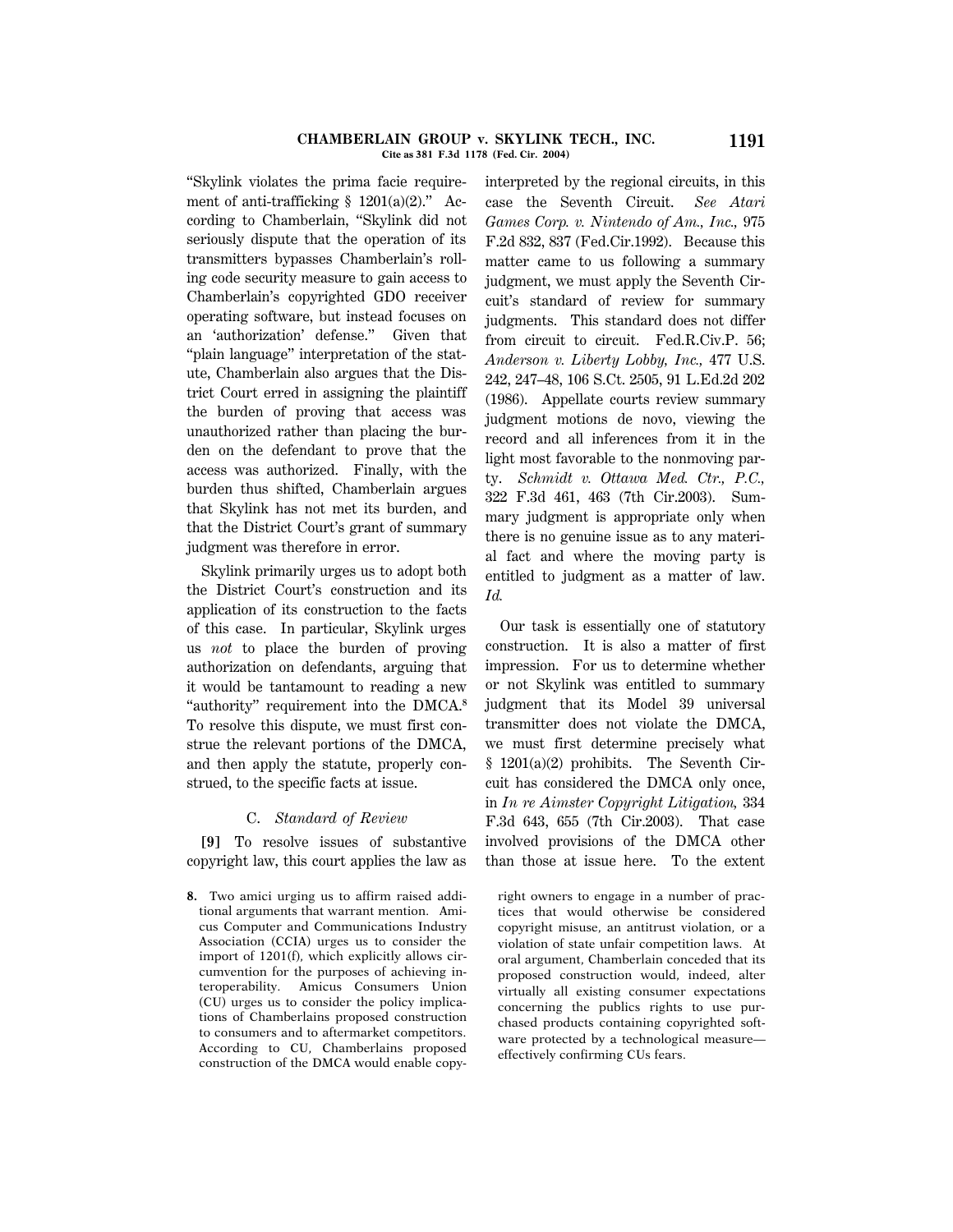that the Seventh Circuit provided any useful guidance to our consideration of the DMCA, it can be captured in two simple sentences: ''The DMCA is an attempt to deal with special problems created by the so-called digital revolution $\ldots$ . The Act does not abolish contributory infringement.'' *Id.* As a result, there is no binding precedent governing the substantive issues in this case. The parties have provided numerous citations to persuasive authority from other regional circuits and from District Courts, primarily but not exclusively *Universal City Studios, Inc. v. Reimerdes,* 111 F.Supp.2d 294, 319 (S.D.N.Y.2000) (''Reimerdes''), *affd sub nom. Universal City Studios v. Corley,* 273 F.3d 429 (2d Cir.2001) (''*Corley*'').**<sup>9</sup>** The parties pointed the District Court toward this case as well, and the District Court relied in part upon the *Reimerdes* analysis in its own construction of the DMCA. *See Chamberlain I,* 292 F.Supp.2d at 1036–40; *Chamberlain II,* 292 F.Supp.2d at 1045.

**[10–12]** The general methodology guiding a court's construction of a statute is well established, and is the same in the Seventh Circuit as it is in the Federal Circuit. *Compare Bethlehem Steel Corp. v. Bush,* 918 F.2d 1323, 1327 (7th Cir. 1990), *with Madison Galleries, Ltd. v. United States,* 870 F.2d 627, 630 (Fed.Cir. 1989). We must start with the language of the statute. *See Gwaltney of Smithfield, Ltd. v. Chesapeake Bay Found.,* 484 U.S. 49, 56, 108 S.Ct. 376, 98 L.Ed.2d 306 (1987). If the statute is unambiguous, our inquiry is at an end; we must enforce the congressional intent embodied in that plain wording. *See United States v. Clark,* 454 U.S. 555, 560, 102 S.Ct. 805, 70 L.Ed.2d 768 (1982). ''When a syntactical analysis of the statutory language does not yield a

**9.** Both parties relied on the trial court's decision in this case, rather than the Second Circuit's decision, presumably because the trisatisfactory answer with respect to the intent of the Congress, we must employ other less satisfactory means to ascertain, as best we can, the legislative will.'' *Bethlehem Steel,* 918 F.2d at 1327. In such cases, investigations of the statute's structure and of relevant legislative history can both provide useful insights to help us construe the statute in the way most consistent with congressional intent. *See, e.g., Alexander v. Sandoval,* 532 U.S. 275, 121 S.Ct. 1511, 149 L.Ed.2d 517 (2001); *Whitman v. Am. Trucking Ass'ns,* 531 U.S. 457, 490, 121 S.Ct. 903, 149 L.Ed.2d 1 (2001); *Boim v. Quranic Literacy Inst.,* 291 F.3d 1000, 1019 (7th Cir.2002). ''Policy considerations cannot override our interpretation of the text and structure of [a statute], except to the extent that they may help to show that adherence to the text and structure would lead to a result so bizarre that Congress could not have intended it.'' *Central Bank, N.A. v. First Interstate Bank, N.A.,* 511 U.S. 164, 188, 114 S.Ct. 1439, 128 L.Ed.2d 119 (1994).

# D. *The Statute and Liability under the DMCA*

**[13, 14]** The essence of the DMCA's anticircumvention provisions is that §§ 1201(a),(b) establish causes of action for liability. They do not establish a new property right. The DMCA's text indicates that circumvention is not infringement, 17 U.S.C. § 1201(c)(1) (''Nothing in this section shall affect rights, remedies, limitations, or defenses to copyright infringement, including fair use, under this title.''), and the statute's structure makes the point even clearer. This distinction between property and liability is critical. Whereas copyrights, like patents, are property, liability protection from unautho-

al court, but not the Court of Appeals, addressed §  $1201(a)(2)(A)$ .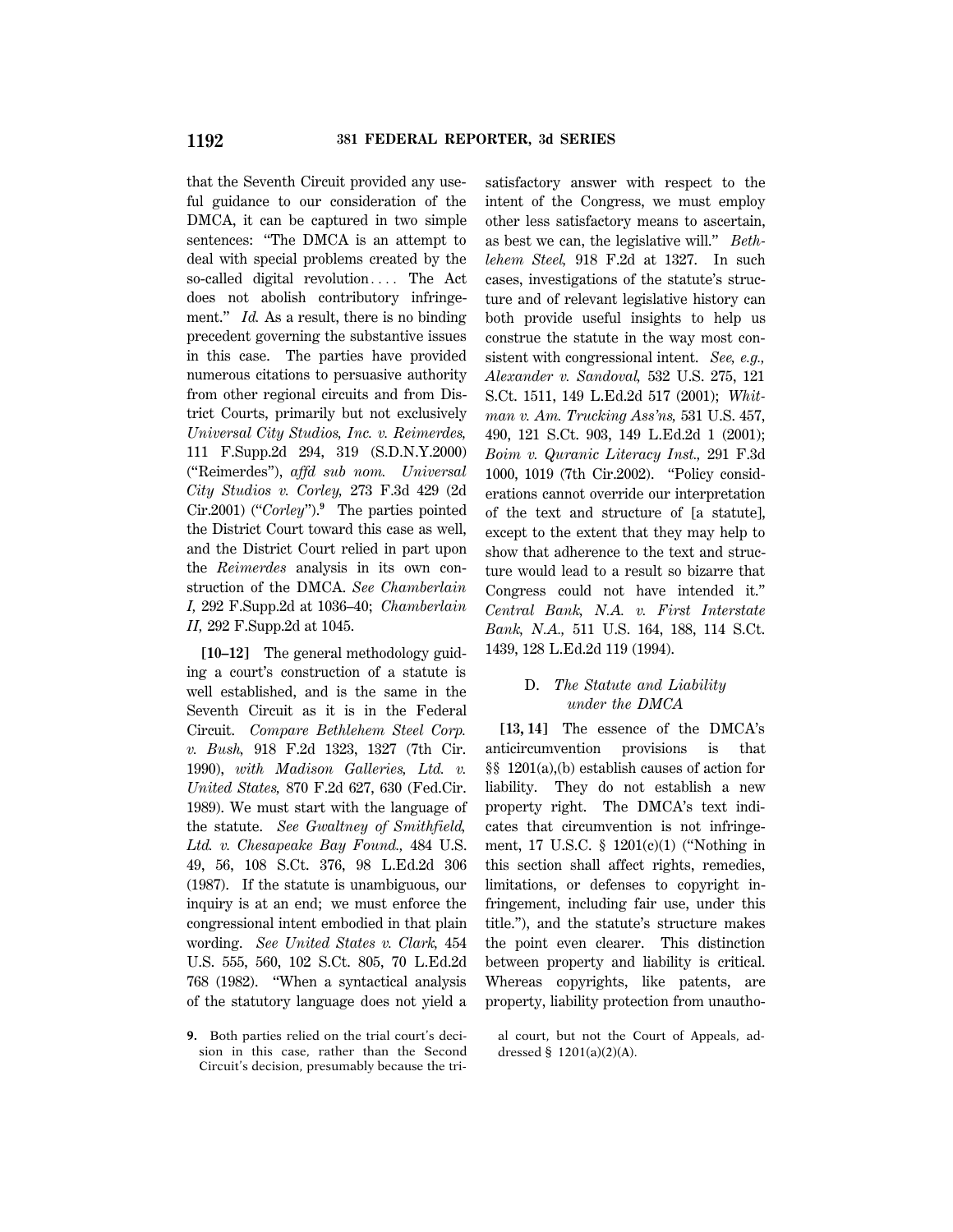#### **CHAMBERLAIN GROUP v. SKYLINK TECH., INC. 1193 Cite as 381 F.3d 1178 (Fed. Cir. 2004)**

rized circumvention merely creates a new cause of action under which a defendant may be liable. The distinction between property and liability goes straight to the issue of authorization, the issue upon which the District Court both denied Chamberlain's and granted Skylink's motion for summary judgment.

**[15–19]** A plaintiff alleging copyright infringement need prove *only* "(1) ownership of a valid copyright, and (2) copying of constituent elements of the work that are original.'' *Feist Pub., Inc. v. Rural Tel. Serv. Co.,* 499 U.S. 340, 361, 111 S.Ct. 1282, 113 L.Ed.2d 358 (1991); *see also Harris Custom Builders, Inc. v. Hoffmeyer,* 92 F.3d 517, 519 (7th Cir.1996). ''[T]he existence of a license, exclusive or nonexclusive, creates an affirmative defense to a claim of copyright infringement.'' *I.A.E., Inc. v. Shaver,* 74 F.3d 768, 775 (7th Cir. 1996). In other words, under Seventh Circuit copyright law, a plaintiff only needs to show that the defendant has used her property; the burden of proving that the use was authorized falls squarely on the defendant. *Id.* The DMCA, however, *defines* circumvention as an activity undertaken ''without the authority of the copyright owner.'' 17 U.S.C. § 1201(a)(3)(A). The plain language of the statute therefore requires a plaintiff alleging circumvention (or trafficking) to prove that the defendant's access was unauthorized—a significant burden where, as here, the copyright laws authorize consumers to use the copy of Chamberlain's software embedded in the GDOs that they purchased. The premise underlying this initial assignment of burden is that the copyright laws authorize members of the public to access a work, but not to copy it. The law therefore places the burden of proof on the party attempting to establish that the circumstances of its case deviate from these normal expectations; defendants must prove authorized copying and plaintiffs must prove unauthorized access.

The distinction between property and liability also addresses an important policy issue that Chamberlain puts into stark focus.**<sup>10</sup>** According to Chamberlain, the 1998 enactment of the DMCA ''renders the pre-DMCA history in the GDO industry irrelevant. By prohibiting the trafficking and use of circumvention technology, the DMCA fundamentally altered the legal  $landscale...$  Any analysis of practices within the GDO industry must now be undertaken in light of the DMCA.'' Chamberlain reiterated and strengthened this assertion at oral argument, claiming that the DMCA overrode all pre-existing consumer expectations about the legitimate uses of products containing copyrighted embedded software. Chamberlain contends that Congress empowered manufacturers to prohibit consumers from using embedded software products in conjunction with competing products when it passed  $§$  1201(a)(1). According to Chamberlain, *all* such uses of products containing copyrighted software to which a technological measure controlled access are now per se illegal under the DMCA unless the manufacturer provided consumers with *explicit* authorization. Chamberlain's interpretation of the DMCA would therefore grant manufacturers broad exemptions from both the antitrust laws and the doctrine of copyright misuse.

**[20, 21]** Such an exemption, however, is only plausible if the anticircumvention provisions established a new property right capable of conflicting with the copyright owner's other legal responsibilities which as we have already explained, they do not. The anticircumvention provisions convey no additional property rights in and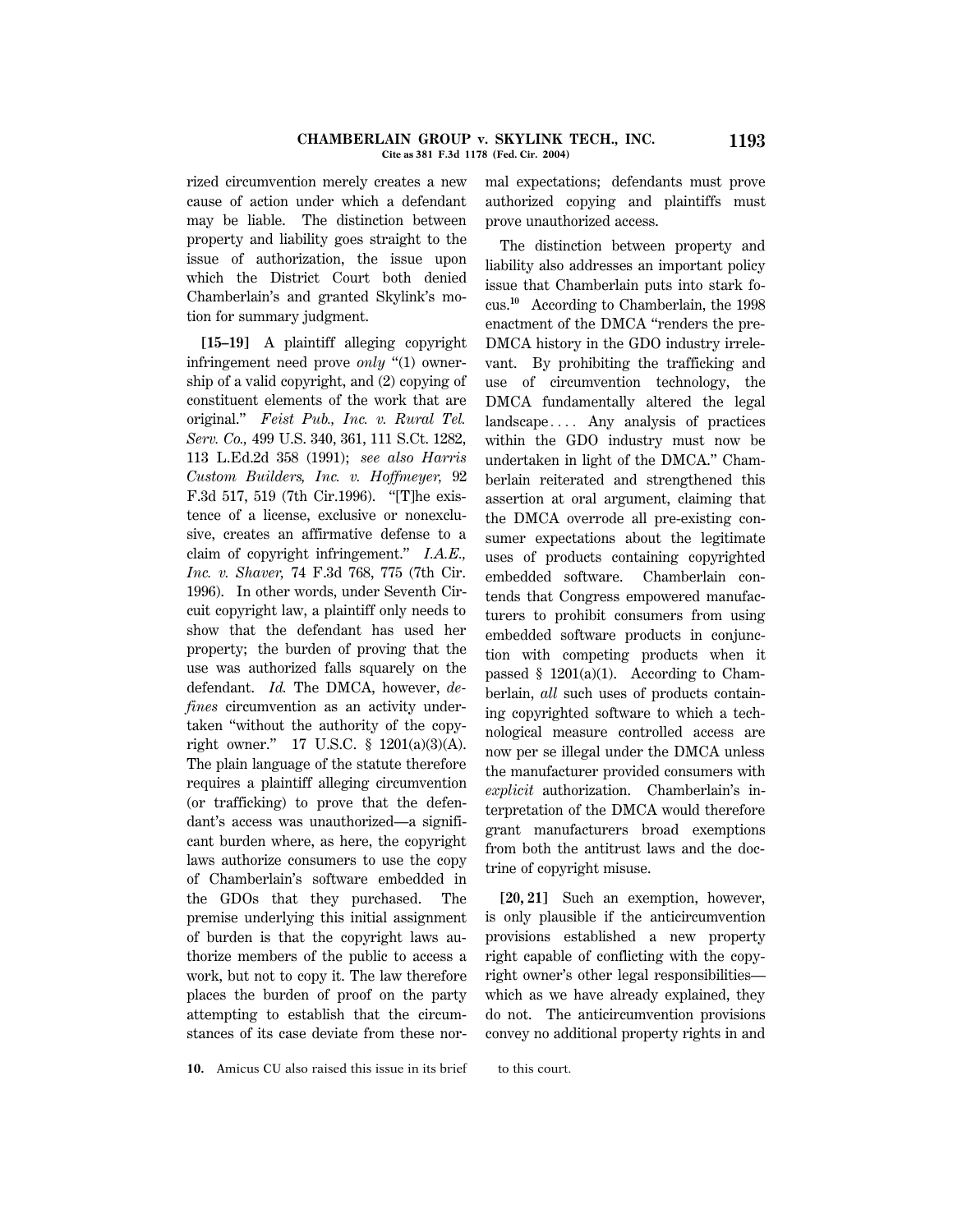of themselves; they simply provide property owners with new ways to secure their property. Like all property owners taking legitimate steps to protect their property, however, copyright owners relying on the anticircumvention provisions remain bound by all other relevant bodies of law. Contrary to Chamberlain's assertion, the DMCA emphatically *did not* ''fundamentally alter'' the legal landscape governing the reasonable expectations of consumers or competitors; *did not* "fundamentally alter" the ways that courts analyze industry practices; and *did not* render the pre-DMCA history of the GDO industry irrelevant.

**[22]** What the DMCA did was introduce new grounds for liability in the context of the unauthorized access of copyrighted material. The statute's plain language requires plaintiffs to prove that those circumventing their technological measures controlling access did so ''without the authority of the copyright owner.'' 17 U.S.C. § 1201(3)(A). Our inquiry ends with that clear language. We note, however, that the statute's structure, legislative history, and context within the Copyright Act all support our construction. They also help to explain why Chamberlain's warranty conditions and website postings cannot render users of Skylink's Model 39 ''unauthorized'' users for the purposes of establishing trafficking liability under the DMCA.

# E. *Statutory Structure and Legislative History*

The specific statutory provision here at issue is  $\S$  1201(a)(2) of the DMCA. The structure of the DMCA follows logically from the textual provisions distinguishing circumvention from infringement. The

**11.** WIPO Treaty, Apr. 12, 1997, art. 11, S. Treaty Doc. No. 105–17 (1997), *available at* provisions relevant to circumvention are all in a new chapter of the Copyright Act, Chapter 12, titled ''Copyright Protection and Management System.'' Violators may be subject to the new civil penalties of § 1203 and the criminal penalties of § 1204, but they are not necessarily liable for copyright infringement.

The Second Circuit, as a precursor to its constitutional analysis, summarized the statute's history and structure:

The DMCA was enacted in 1998 to implement the World Intellectual Property Organization Copyright Treaty (WIPO Treaty), which requires contracting parties to provide adequate legal protection and effective legal remedies against the circumvention of effective technological measures that are used by authors in connection with the exercise of their rights under this Treaty or the Berne Convention and that restrict acts, in respect of their works, which are not authorized by the authors concerned or permitted by law.**<sup>11</sup>** Even before the treaty, Congress had been devoting attention to the problems faced by copyright enforcement in the digital age. Hearings on the topic have spanned several years.... This legislative effort resulted in the DMCA.

The Act contains three provisions targeted at the circumvention of technological protections. The first is subsection  $1201(a)(1)(A)$ , the anticircumvention provision. This provision prohibits a person from circumvent[ing] a technological measure that effectively controls access to a work protected under [Title 17, governing copyright]....

The second and third provisions are subsections  $1201(a)(2)$  and  $1201(b)(1)$ ,

1997 WL 447232.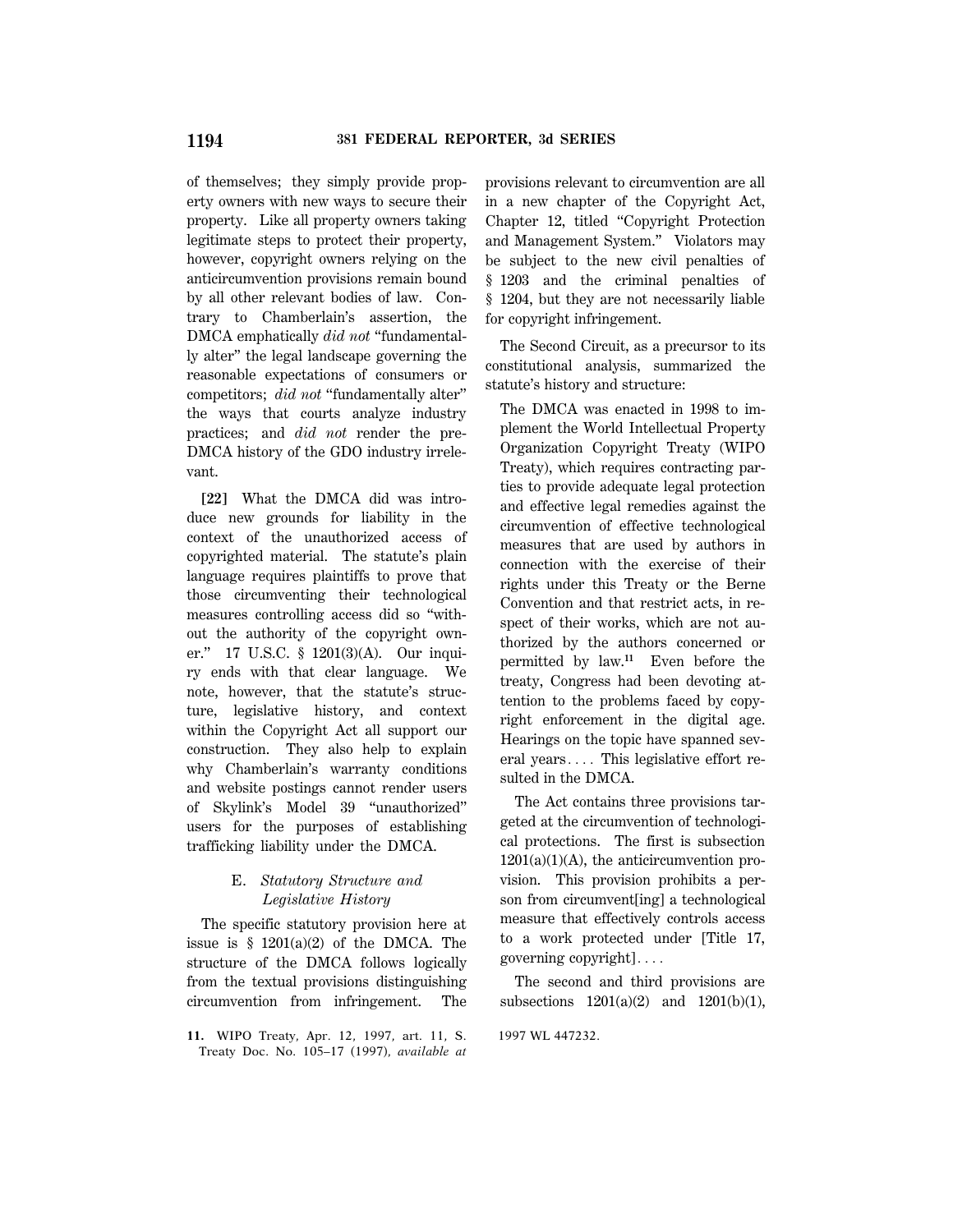#### **CHAMBERLAIN GROUP v. SKYLINK TECH., INC. 1195 Cite as 381 F.3d 1178 (Fed. Cir. 2004)**

the anti-trafficking provisions.... Subsection 1201(a)(1) differs from both of these anti-trafficking subsections in that it targets the use of a circumvention technology, not the trafficking in such a technology.

The DMCA contains exceptions, ... [*id.* 1201(d),(f),(g)]  $\ldots$  creates civil remedies, *id.* 1203, and criminal sanctions, *id.* 1204. It specifically authorizes a court to grant temporary and permanent injunctions on such terms as it deems reasonable to prevent or restrain a violation. *Id.* 1203(b)(1).

*Corley,* 273 F.3d at 440–41 (footnote appears as text in original; internal footnotes from original omitted).

Here, as in *Corley,* the primary statutory clause at issue is  $\S$  1201(a)(2) of the DMCA, though other subsections of § 1201 are also implicated. Unlike the Second Circuit in *Corley,* which provided only enough of the statutory construction to address constitutional challenges, however, we must construe the full boundaries of anticircumvention and anti-trafficking liability under the DMCA. We must determine the Congressional intent embodied in the statute's language, and then enforce the correctly construed statute to the facts at hand. *See United States v. Clark,* 454 U.S. 555, 560, 102 S.Ct. 805, 70 L.Ed.2d 768 (1982).

Because the DMCA is a complex statute creating several new causes of action, each subject to numerous exceptions, we must also ensure that our construction makes sense given the statute's entirety. We must therefore consider briefly the relationship among the liabilities created under  $\S$  1201(a)(1), (a)(2), and (b). Statutory structure and legislative history both make it clear that § 1201 applies only to

**12.** ''No person shall manufacture, import, offer to the public, provide, or otherwise traffic in any technology, product, service, device, component, or part thereof, that ... [circum-

circumventions reasonably related to protected rights. Defendants who traffic in devices that circumvent access controls in ways that facilitate infringement may be subject to liability under  $§$  1201(a)(2). Defendants who use such devices may be subject to liability under  $§ 1201(a)(1)$ whether they infringe or not. Because all defendants who traffic in devices that circumvent rights controls necessarily facilitate infringement, they may be subject to liability under § 1201(b). Defendants who use such devices may be subject to liability for copyright infringement. And finally, defendants whose circumvention devices do not facilitate infringement are not subject to § 1201 liability.

The key to understanding this relationship lies in §  $1201(b)$ ,<sup>12</sup> which prohibits trafficking in devices that circumvent technological measures tailored narrowly to protect an individual right of the copyright owner while nevertheless allowing access to the protected work. Though § 1201(b) parallels the anti-trafficking ban of § 1201(a)(2), there is no narrowly tailored ban on direct circumvention to parallel  $§ 1201(a)(1)$ . This omission was intentional.

The prohibition in  $1201(a)(1)$  [was] necessary because prior to [the DMCA], the conduct of circumvention was never before made unlawful. The device limitation in  $1201(a)(2)$  enforces this new prohibition in conduct. The copyright law has long forbidden copyright infringements, so no new prohibition was necessary. The device limitation in 1201(b) enforces the longstanding prohibitions on infringements.

S.Rep. No. 105–90 at 12 (1998).

Prior to the DMCA, a copyright owner would have had no cause of action against

vents] a technological measure that effectively protects *a right of a copyright owner* under this title in a work or a portion thereof.'' 35 U.S.C. § 1201(b)(1) (emphasis added).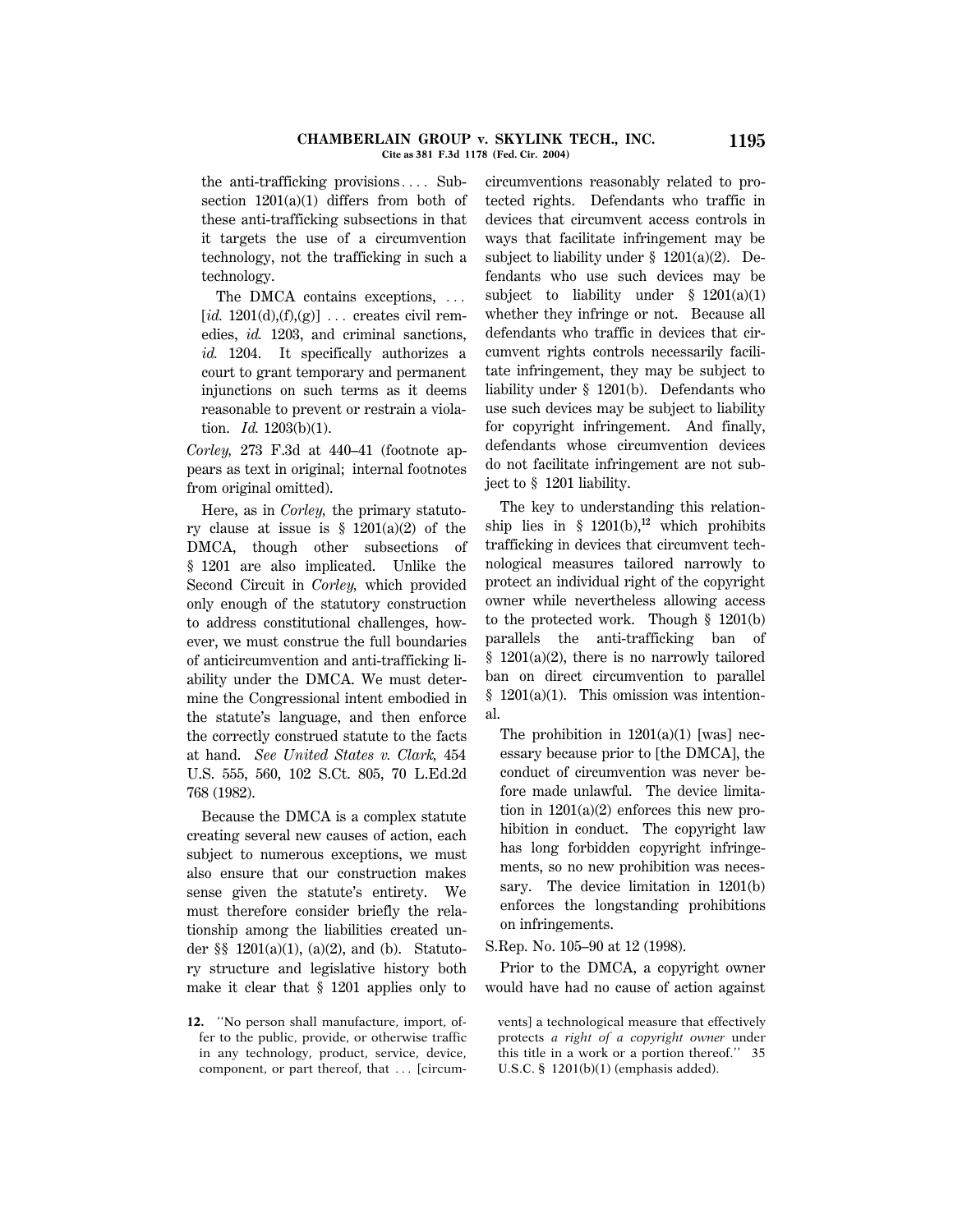anyone who circumvented any sort of technological control, but did not infringe. The DMCA rebalanced these interests to favor the copyright owner; the DMCA created circumvention liability for ''digital trespass" under  $\S$  1201(a)(1). It also created trafficking liability under  $\S$  1201(a)(2) for facilitating such circumvention and under § 1201(b) for facilitating infringement (both subject to the numerous limitations and exceptions outlined throughout the DMCA).**<sup>13</sup>**

The importance of "rebalancing" interests in light of recent technological advances is manifest in the DMCA's legislative history. Though the Supreme Court has recognized that interim industrial developments may erode the ''persuasive effect of legislative history,'' *New York v. FERC,* 535 U.S. 1, 23, 122 S.Ct. 1012, 152 L.Ed.2d 47 (2002), Congressional intent evident in relatively recent legislation like the DMCA may provide useful context in interpreting the statutory language. Though ''we do not resort to legislative history to cloud a statutory text that is clear,'' *Ratzlaf v. United States,* 510 U.S. 135, 147–48, 114 S.Ct. 655, 126 L.Ed.2d 615 (1994), we nevertheless recognize that ''words are inexact tools at best, and hence it is essential that we place the words of a statute in their proper context by resort to the legislative history.'' *Tidewater Oil Co. v. United States,* 409 U.S. 151, 157, 93 S.Ct. 408, 34 L.Ed.2d 375 (1972).

**[23]** The most significant and consistent theme running through the entire legislative history of the anticircumvention and anti-trafficking provisions of the DMCA,  $\S$   $1201(a)(1),(2)$ , is that Congress

**13.** For obvious reasons, § 1201(a)(2) trafficking liability cannot exist in the absence of § 1201(a)(1) violations—much as this court has often explained that ''indirect [patent] infringement, whether inducement to infringe or contributory infringement, can only arise attempted to balance competing interests, and ''endeavored to specify, with as much clarity as possible, how the right against anti-circumvention would be qualified to maintain balance between the interests of content creators and information users.'' H.R.Rep. No. 105–551, at 26 (1998). The Report of the House Commerce Committee concluded that § 1201 ''fully respects and extends into the digital environment the bedrock principle of 'balance' in American intellectual property law for the benefit of both copyright owners and users.'' *Id.*

The crux of the present dispute over statutory construction therefore stems from a dispute over the precise balance between copyright owners and users that Congress captured in the DMCA's language.

Defendants argue  $\ldots$  that the DMCA should not be construed to reach their conduct  $[or product]$  ... because the DMCA, so applied, could prevent those who wish to gain access to technologically protected copyrighted works in order to make ... non-infringing use of them from doing  $so...$  Technological access control measures have the capacity to prevent fair uses of copyrighted works as well as foul. Hence, there is a potential tension between the use of such access control measures and fair use, [as well as the much broader range of explicitly noninfringing use].... As the DMCA made its way through the legislative process, Congress was preoccupied with precisely this issue. Proponents of strong restrictions on circumvention of access control measures argued that they were

in the presence of direct infringement, though the direct infringer is typically someone other than the defendant accused of indirect infringement.'' *Dynacore Holdings Corp. v. U.S. Philips Corp.,* 363 F.3d 1263, 1272 (Fed.Cir. 2004).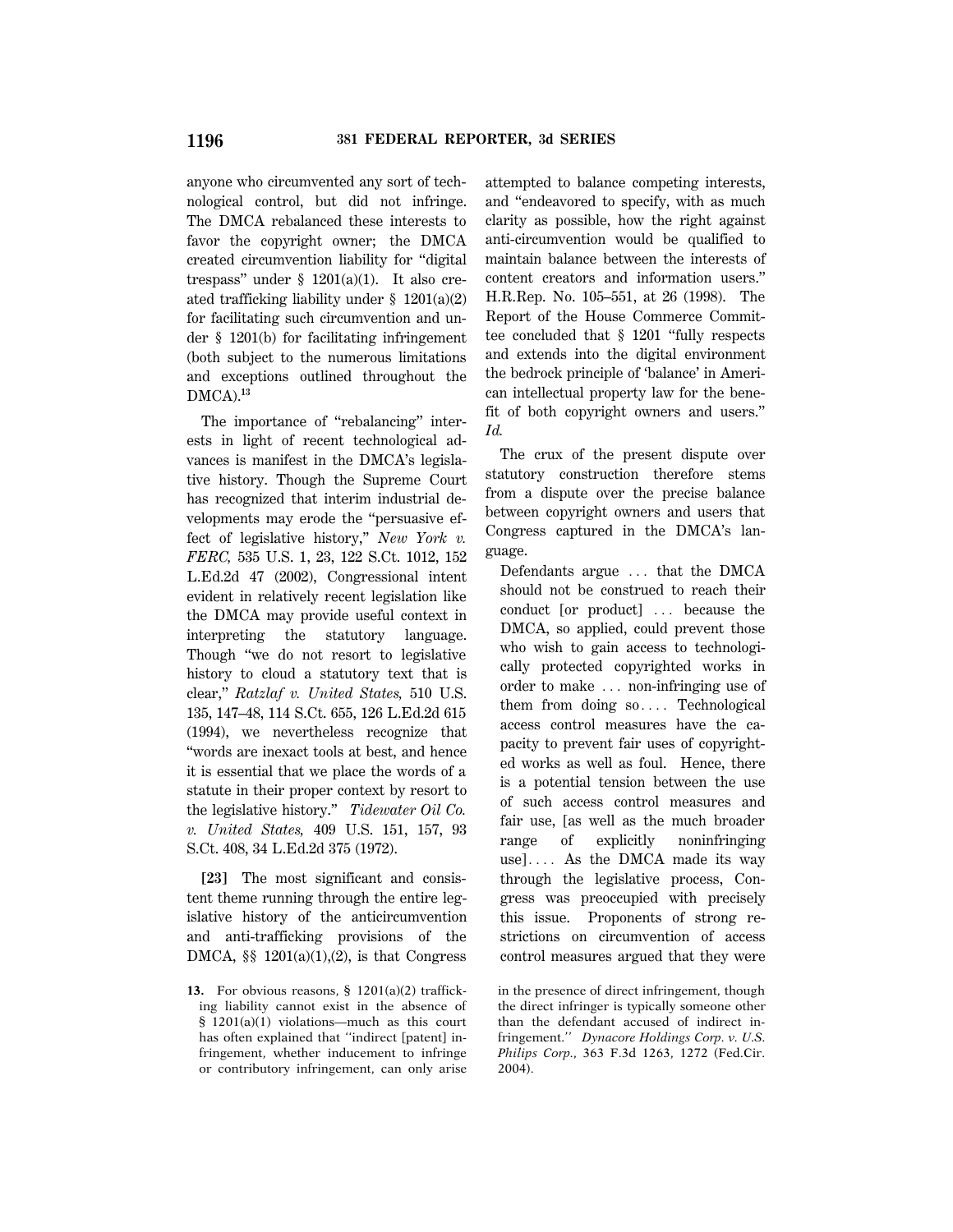#### **CHAMBERLAIN GROUP v. SKYLINK TECH., INC. 1197 Cite as 381 F.3d 1178 (Fed. Cir. 2004)**

essential if copyright holders were to make their works available in digital form because digital works otherwise could be pirated too easily. Opponents contended that strong anticircumvention measures would extend the copyright monopoly inappropriately and prevent many fair uses of copyrighted material. Congress struck a balance....

*Reimerdes,* 111 F.Supp.2d at 304 (citations omitted). We must understand that balance to resolve this dispute.

## F. *Access and Protection*

Congress crafted the new anticircumvention and anti-trafficking provisions here at issue to help bring copyright law into the information age. Advances in digital technology over the past few decades have stripped copyright owners of much of the technological and economic protection to which they had grown accustomed. Whereas large-scale copying and distribution of copyrighted material used to be difficult and expensive, it is now easy and inexpensive. The *Reimerdes* court correctly noted both the economic impact of these advances and their consequent potential impact on innovation. Congress therefore crafted legislation restricting some, but not all, technological measures designed either to access a work protected by copyright,  $\S$  1201(a), or to infringe a right of a copyright owner, § 1201(b).

Though as noted, circumvention *is not* a new form of infringement but rather a new violation prohibiting actions or products that facilitate infringement, it is significant that virtually every clause of § 1201 that mentions "access" links "access" to "protection.'' The import of that linkage may be less than obvious. Perhaps the best way to appreciate the necessity of this linkage—and the disposition of this case is to consider three interrelated questions inherent in the DMCA's structure: What does  $\S$  1201(a)(2) prohibit above and beyond the prohibitions of § 1201(b)? What is the relationship between the sorts of ''access'' prohibited under § 1201(a) and the rights ''protected'' under the Copyright Act? and What is the relationship between anticircumvention liability under § 1201(a)(1) and anti-trafficking liability under  $§$  1201(a)(2)? The relationships among the new liabilities that these three provisions,  $\S$   $1201(a)(1),(a)(2),(b)$ , create circumscribe the DMCA's scope—and therefore allow us to determine whether or not Chamberlain's claim falls within its purview. And the key to disentangling these relationships lies in understanding the linkage between access and protection.

Chamberlain urges us to read the DMCA as if Congress simply created a new protection for copyrighted works without any reference at all either to the protections that copyright owners already possess or to the rights that the Copyright Act grants to the public. Chamberlain has not alleged that Skylink's Model 39 infringes its copyrights, nor has it alleged that the Model 39 contributes to thirdparty infringement of its copyrights. Chamberlain's allegation is considerably more straightforward: The only way for the Model 39 to interoperate with a Securi $ty + GDO$  is by "accessing" copyrighted software. Skylink has therefore committed a per se violation of the DMCA. Chamberlain urges us to conclude that no necessary connection exists between access and *copyrights.* Congress could not have intended such a broad reading of the DMCA. *Accord Corley,* 273 F.3d at 435 (explaining that Congress passed the DMCA's antitrafficking provisions to help copyright owners protect their works *from piracy* behind a digital wall).

Chamberlain derives its strongest claimed support for its proposed construc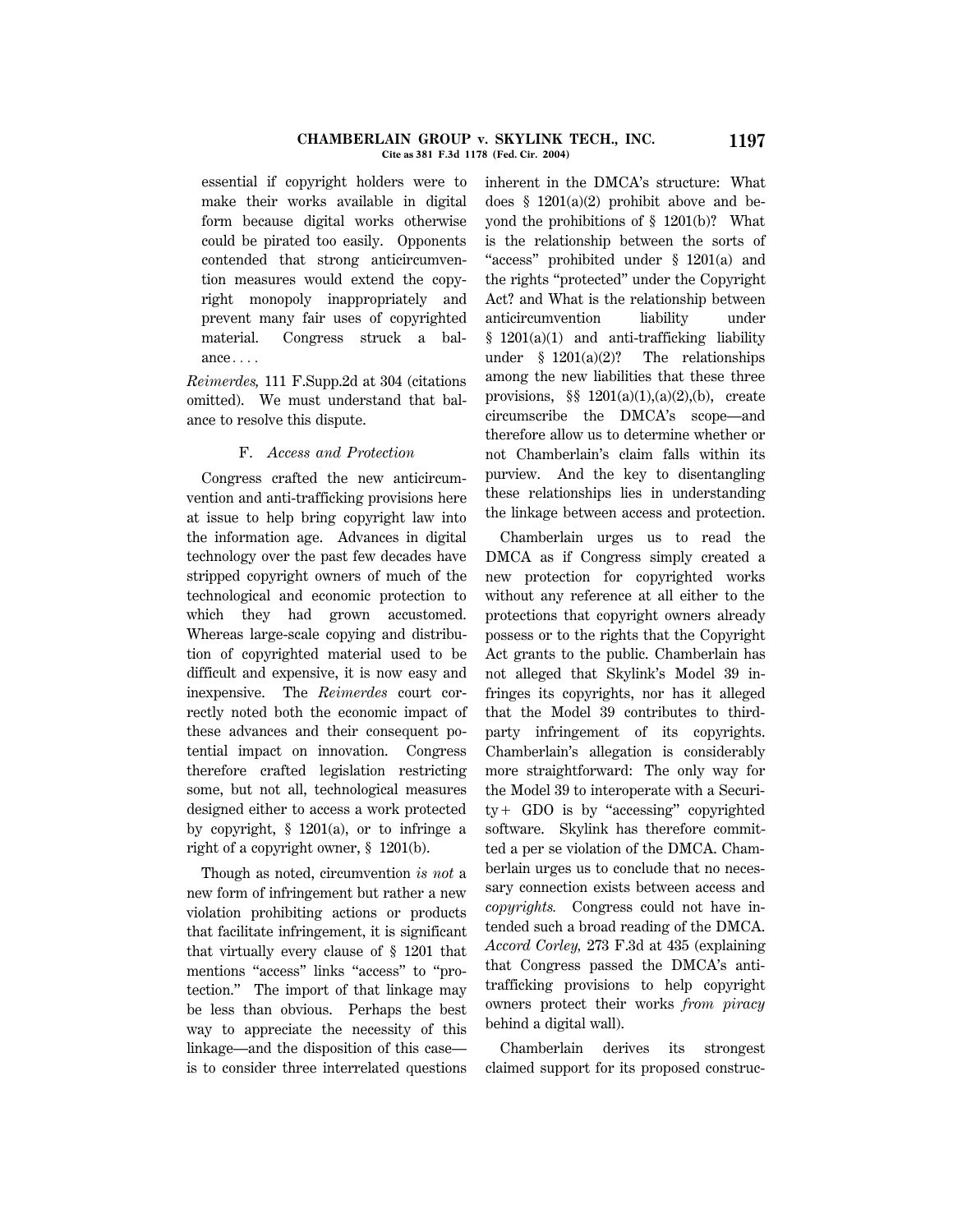tion from the trial court's opinion in *Reimerdes,* a case involving the same statutory provision. *See Reimerdes,* 111 F.Supp.2d at 304. Though Chamberlain is correct in considering some of the *Reimerdes* language supportive, it is the differences between the cases, rather than their similarities, that is most instructive in demonstrating precisely what the DMCA permits and what it prohibits.

The facts here differ greatly from those in *Reimerdes.* There, a group of movie studios sought an injunction under the DMCA to prohibit illegal copying of digital versatile discs (DVDs). *Reimerdes,* 111 F.Supp.2d at 308. The plaintiffs presented evidence that each motion picture DVD includes a content scrambling system (CSS) that permits the film to be played, but not copied, using DVD players that incorporate the plaintiffs' licensed decryption technology. *Id.* The defendant provided a link on his website that allowed an individual to download DeCSS, a program that allows the user to circumvent the CSS protective system and to view *or to copy* a motion picture from a DVD, whether or not the user has a DVD player with the licensed technology. *Id.* The defendant proudly trumpeted his actions as ''electronic civil disobedience.'' *Id.* at 303, 312. The court found that the defendant had violated 17 U.S.C.  $\frac{1201(a)(2)(A)}{204(b)(2)}$ DeCSS had only one purpose: to decrypt CSS. *Id.* at 319, 346.

Chamberlain's proposed construction of the DMCA ignores the significant differences between defendants whose accused products enable copying and those, like Skylink, whose accused products enable only legitimate uses of copyrighted software. Chamberlain's repeated reliance on language targeted at defendants trumpeting their ''electronic civil disobedience,'' *id.* at 303, 312, apparently led it to misconstrue significant portions of the DMCA. Many of Chamberlain's assertions in its brief to this court conflate the property right of copyright with the liability that the anticircumvention provisions impose.

Chamberlain relies upon the DMCA's prohibition of "fair uses ... as well as foul,'' *Reimerdes,* 111 F.Supp.2d at 304, to argue that the enactment of the DMCA eliminated all existing consumer expectations about the public's rights to use purchased products because those products might include technological measures controlling access to a copyrighted work. But Chamberlain appears to have overlooked the obvious. The possibility that § 1201 might prohibit some otherwise noninfringing public uses of copyrighted material, *see, e.g. RealNetworks, Inc. v. Streambox, Inc.,* No. 2:99CV02070, 2000 WL 127311, at \*8, 2000 U.S. Dist. LEXIS 1889, at \*23, (W.D.Wash., Jan.18, 2000); *Reimerdes,* 111 F.Supp.2d at 323, arises simply because the Congressional decision to create liability and consequent damages for making, using, or selling a ''key'' that essentially enables a *trespass* upon intellectual property need not be identical in scope to the liabilities and compensable damages for *infringing* that property; it is, instead, a rebalancing of interests that ''attempt[s] to deal with special problems created by the so-called digital revolution.'' *Aimster,* 334 F.3d at 655.

Though *Reimerdes* is not the only case that Chamberlain cites for support, none of its other citations are any more helpful to its cause. In three other cases, *Lexmark International, Inc. v. Static Control Components, Inc.,* 253 F.Supp.2d 943, 969 (E.D.Ky.2003), *Sony Computer Entertainment America, Inc. v. Gamemasters,* 87 F.Supp.2d 976 (N.D.Cal.1999), and *Real-Networks,* 2000 WL 127311, 2000 U.S. Dist. LEXIS 1889, the trial courts did grant preliminary injunctions under the DMCA using language supportive of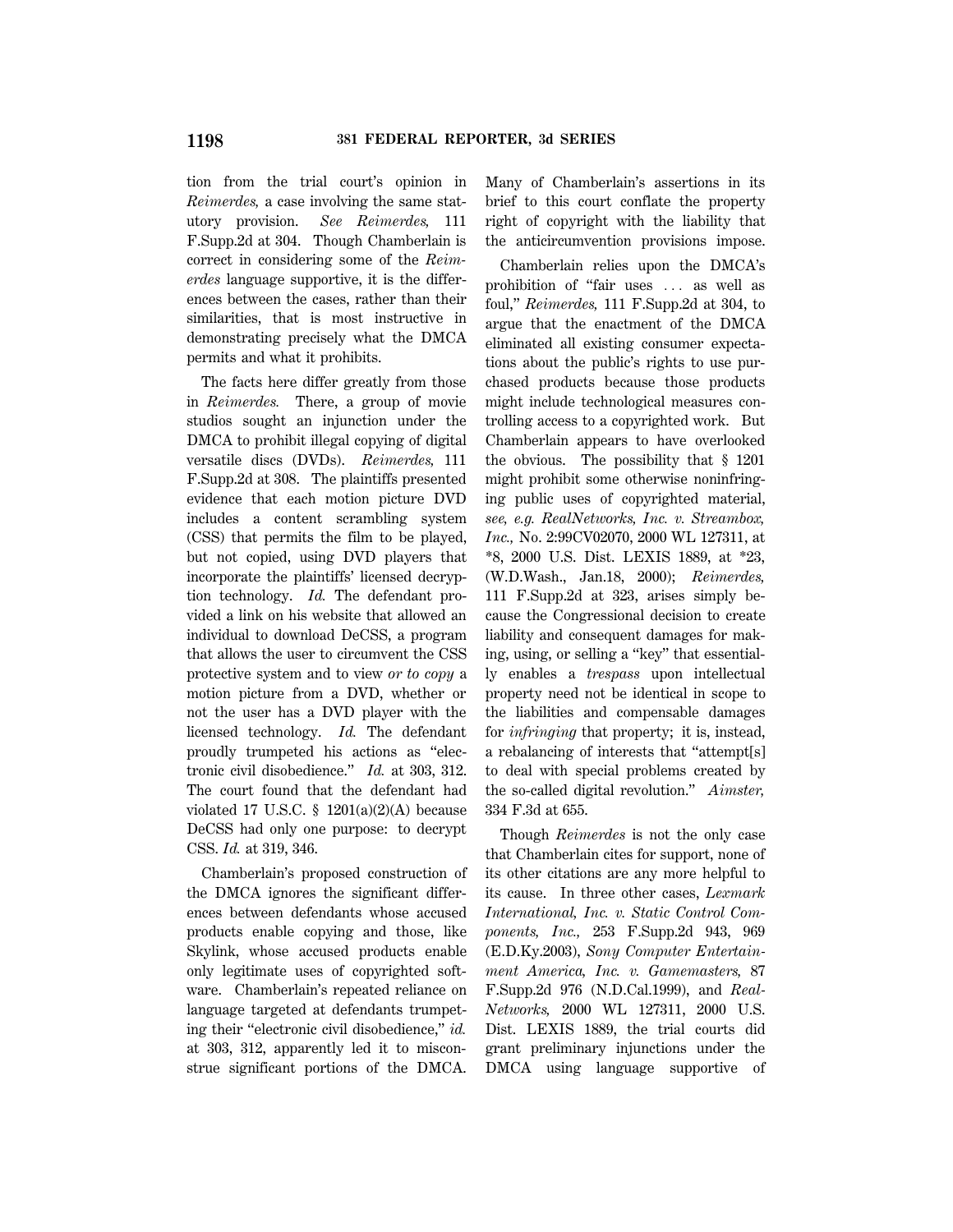#### **CHAMBERLAIN GROUP v. SKYLINK TECH., INC. 1199 Cite as 381 F.3d 1178 (Fed. Cir. 2004)**

Chamberlain's proposed construction. None of these cases, however, is on point. In *Lexmark,* 253 F.Supp.2d at 971, the trial court ruled that the defendant's conduct constituted copyright infringement. In *Sony,* 87 F.Supp.2d at 987, the plaintiff's allegations included both trademark and copyright infringement, and the defendant conceded that its product made ''temporary modifications'' to the plaintiff's copyrighted computer program. In *Real-Networks,* the defendant's product allegedly disabled RealNetworks' ''copy switch,'' RealNetworks' technological measure designed to let the owner of copyrighted material being streamed over RealNetworks' media player either enable or disable copying upon streaming. *RealNetworks,* 2000 WL 127311, at \*1, 2000 U.S. Dist. LEXIS 1889 at \*1. The court stated explicitly that the avoidance of the copy switch appeared to have little commercial value other than circumvention and the consequent infringement that it enabled. *Id.* at \*7, 2000 U.S. Dist. LEXIS 1889, at \*21. In short, the access alleged in all three cases was intertwined with a protected right. None of these cases can support a construction as broad as the one that Chamberlain urges us to adopt, even as persuasive authority.

Furthermore, though the severance of access from protection appears plausible taken out of context, it would also introduce a number of irreconcilable problems in statutory construction. The seeming plausibility arises because the statute's structure could be seen to suggest that § 1201(b) strengthens a copyright owner's

**14.** We do not reach the relationship between § 107 fair use and violations of § 1201. The District Court in *Reimerdes* rejected the DeCSS defendants' argument that fair use was a *necessary* defense to § 1201(a), *Reimerdes,* 111 F.Supp.2d at 317; because *any* access enables some fair uses, any act of circumvention would embody its own deabilities to protect its recognized *rights,* while § 1201(a) strengthens a copyright owner's abilities to protect *access* to its work without regard to the legitimacy (or illegitimacy) of the actions that the accused access enables. Such an interpretation is consistent with the Second Circuit's description: "[T]he focus of subsection  $1201(a)(2)$  is circumvention of technologies designed to *prevent access* to a work, and the focus of subsection  $1201(b)(1)$  is circumvention of technologies designed to *permit access* to a work but *prevent copying* of the work or some other act that infringes a copyright.'' *Corley,* 273 F.3d at 440–41 (emphasis in original).

It is unlikely, however, that the Second Circuit meant to imply anything as drastic as wresting the concept of ''access'' from its context within the Copyright Act, as Chamberlain would now have us do. Were § 1201(a) to allow copyright owners to use technological measures to block *all* access to their copyrighted works, it would effectively create two distinct copyright regimes. In the first regime, the owners of a typical work protected by copyright would possess only the rights enumerated in 17 U.S.C. § 106, subject to the additions, exceptions, and limitations outlined throughout the rest of the Copyright Act notably but not solely the fair use provisions of § 107.**<sup>14</sup>** Owners who feel that technology has put those rights at risk, and who incorporate technological measures to protect those rights from technological encroachment, gain the additional ability to hold traffickers in circumvention devices liable under § 1201(b) for putting

fense. We leave open the question as to when § 107 might serve as an affirmative defense to a prima facie violation of § 1201. For the moment, we note only that though the traditional fair use doctrine of § 107 remains unchanged as a defense to copyright infringement under §  $1201(c)(1)$ , circumvention is not infringement.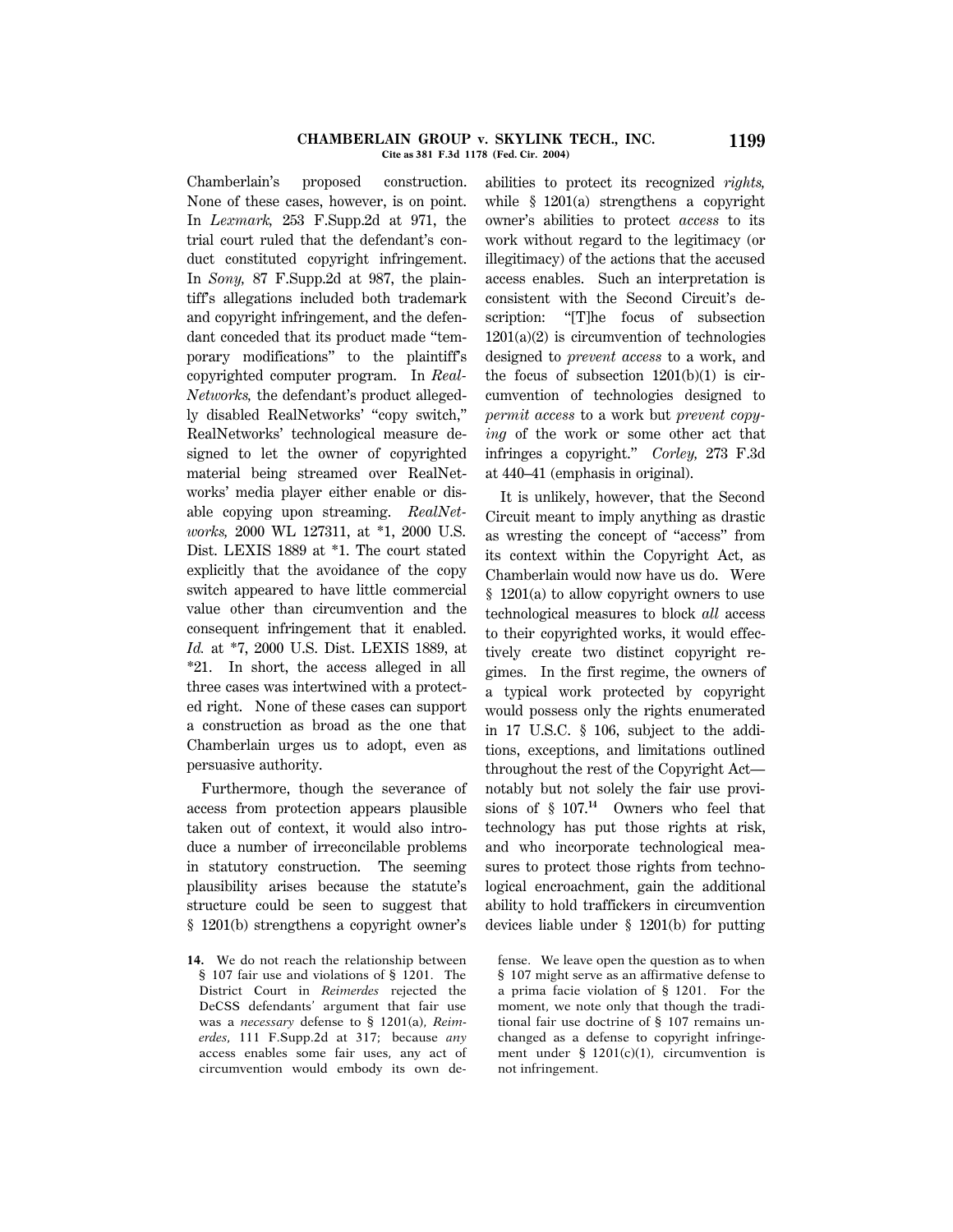their rights back at risk by enabling circumventors who use these devices to infringe.

**[24, 25]** Under the second regime that Chamberlain's proposed construction implies, the owners of a work protected by *both* copyright *and* a technological measure that effectively controls access to that work per § 1201(a) would possess *unlimited* rights to hold circumventors liable under § 1201(a) *merely for accessing that work,* even if that access enabled *only* rights that the Copyright Act grants to the public. This second implied regime would be problematic for a number of reasons. First, as the Supreme Court recently explained, ''Congress' exercise of its Copyright Clause authority must be rational.'' *Eldred v. Ashcroft,* 537 U.S. 186, 205 n. 10, 123 S.Ct. 769, 154 L.Ed.2d 683 (2003). In determining whether a particular aspect of the Copyright Act ''is a rational exercise of the legislative authority conferred by the Copyright Clause  $\ldots$  we defer substantially to Congress. It is Congress that has been assigned the task of defining the scope of the limited monopoly that should be granted to authors  $\ldots$  *in order to give the public appropriate access* to their work product.'' *Id.* at 204–05, 123 S.Ct. 769 (citation omitted) (emphasis added). Chamberlain's proposed construction of § 1201(a) implies that in enacting the DMCA, Congress attempted to ''give the public appropriate access'' to copyrighted works by allowing copyright owners to deny all access to the public. Even under the substantial deference due Congress, such a redefinition borders on the irrational.

**15.** Amicus CCIA expanded on this argument in its amicus briefs to both the District Court and this court. Though the District Court found this argument at least superficially persuasive, it did not reach it. On the facts of

That apparent irrationality, however, is not the most significant problem that this second regime implies. Such a regime would be hard to reconcile with the DMCA's statutory prescription that ''[n]othing in this section shall affect rights, remedies, limitations, or defenses to copyright infringement, including fair use, under this title.'' 17 U.S.C. § 1201(c)(1). A provision that prohibited access without regard to the rest of the Copyright Act would clearly affect rights and limitations, if not remedies and defenses. Justice Souter has remarked that ''[n]o canon of statutory construction familiar to me specifically addresses the situation in which two simultaneously enacted provisions of the same statute flatly contradict one another. We are, of course, bound to avoid such a dilemma if we can, by glimpsing some uncontradicted meaning for each provision.'' *Reno v. American–Arab Anti–Discrimination Comm.,* 525 U.S. 471, 509, 119 S.Ct. 936, 142 L.Ed.2d 940 (1999) (Souter, J., dissenting). Chamberlain's proposed construction of § 1201(a) would flatly contradict  $\S$  1201(c)(1)—a simultaneously enacted provision of the same statute. We are therefore bound, if we can, to obtain an alternative construction that leads to no such contradiction.

Chamberlain's proposed severance of " $access$ " from "protection" in § 1201(a) creates numerous other problems. Beyond suggesting that Congress enacted *by implication* a new, highly protective alternative regime for copyrighted works; contradicting other provisions of the same statute including  $§$  1201(c)(1); and ignoring the explicit immunization of interoperability from anticircumvention liability under  $\S$  1201(f); <sup>15</sup> the broad policy

this case, neither can we. Because § 1201(f) is an affirmative defense, it becomes relevant only if Chamberlain can prove a prima facie case and shift the burden of proof to Skylink.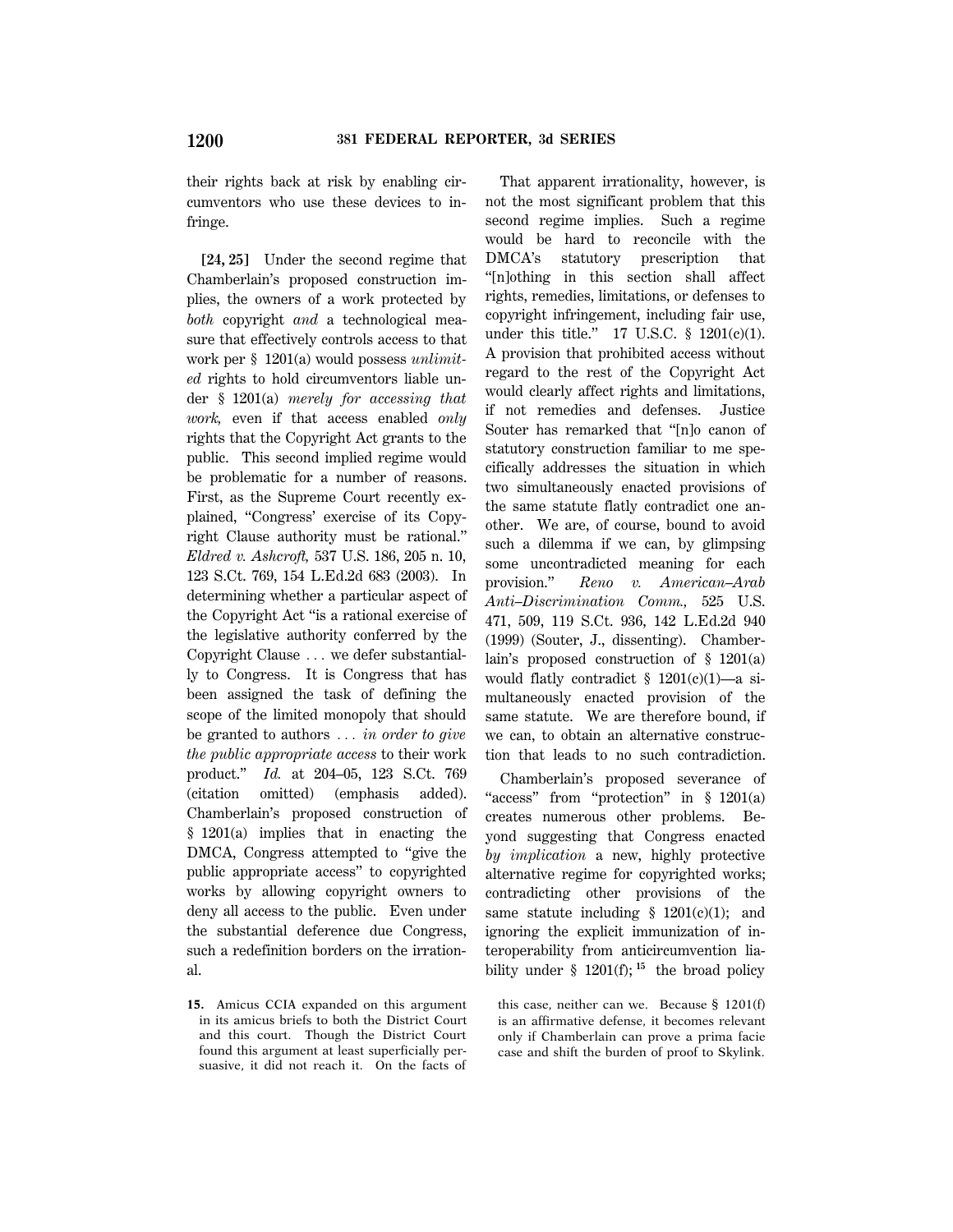#### **CHAMBERLAIN GROUP v. SKYLINK TECH., INC. 1201 Cite as 381 F.3d 1178 (Fed. Cir. 2004)**

implications of considering ''access'' in a vacuum devoid of ''protection'' are both absurd and disastrous. Under Chamberlain's proposed construction, explicated at oral argument, disabling a burglar alarm to gain ''access'' to a home containing copyrighted books, music, art, and periodicals would violate the DMCA; anyone who did so would unquestionably have ''circumvent[ed] a technological measure that effectively controls access to a work protected under [the Copyright Act].''  $§$  1201(a)(1). The appropriate deterrents to this type of behavior lie in tort law and criminal law, *not* in copyright law. Yet, were we to read the statute's ''plain language'' as Chamberlain urges, disabling a burglar alarm would be a per se violation of the DMCA.

In a similar vein, Chamberlain's proposed construction would allow any manufacturer of any product to add a single copyrighted sentence or software fragment to its product, wrap the copyrighted material in a trivial "encryption" scheme, and thereby gain the right to restrict consumers' rights to use its products in conjunction with competing products.**<sup>16</sup>** In other words, Chamberlain's construction of the DMCA would allow virtually any company to attempt to leverage its sales into aftermarket monopolies—a practice that both the antitrust laws, *see Eastman Kodak Co. v. Image Tech. Servs.,* 504 U.S. 451, 455, 112 S.Ct. 2072, 119 L.Ed.2d 265 (1992), and the doctrine of copyright misuse, *Assessment Techs. of WI, LLC v. WIREdata, Inc.,* 350 F.3d 640, 647 (7th Cir.2003), normally prohibit.

Even were we to assume arguendo that the DMCA's anticircumvention provisions created a new property right, Chamberlain's attempt to infer such an exemption from copyright misuse and antitrust liability would *still* be wrong. We have noted numerous times that as a matter of Federal Circuit law, ''[i]ntellectual property rights do not confer a privilege to violate the antitrust laws. But it is also correct that the antitrust laws do not negate [a] patentee's right to exclude others from patent property.'' *CSU, L.L.C. v. Xerox Corp.,* 203 F.3d 1322, 1325 (Fed.Cir.2000) (citations omitted). In what we previously termed ''the most extensive analysis of the effect of a unilateral refusal to license copyrighted expression,'' *id.,* among our sister Circuits, the First Circuit explained that: "[T]he Copyright Act does not explicitly purport to limit the scope of the Sherman Act.... [W]e must harmonize the two [Acts] as best we can.'' *Data Gen. Corp. v. Grumman Sys. Support Corp.,* 36 F.3d 1147, 1186–87 (1st Cir.1994). Our previous consideration of *Data General* led us to conclude that it was ''consistent with both the antitrust and the copyright laws and is the standard that would most likely be followed by the Tenth Circuit.'' *CSU,* 203 F.3d at 1329.

**[26]** Because nothing in Seventh Circuit law contradicts *Data General,* we similarly conclude that it is the standard that the Seventh Circuit would most likely follow. The DMCA, as part of the Copyright Act, does not limit the scope of the antitrust laws, either explicitly or implicitly. The Supreme Court

has considered the issue of implied repeal of the antitrust laws in the context of a variety of regulatory schemes and procedures. Certain axioms of construction are now clearly established. Repeal of the antitrust laws by implication is not favored and not casually to be allowed. Only where there is a plain repugnancy between the antitrust and regulatory provisions will repeal be implied.

**16.** Amicus CU expanded on this policy impli- cation in its brief to this court.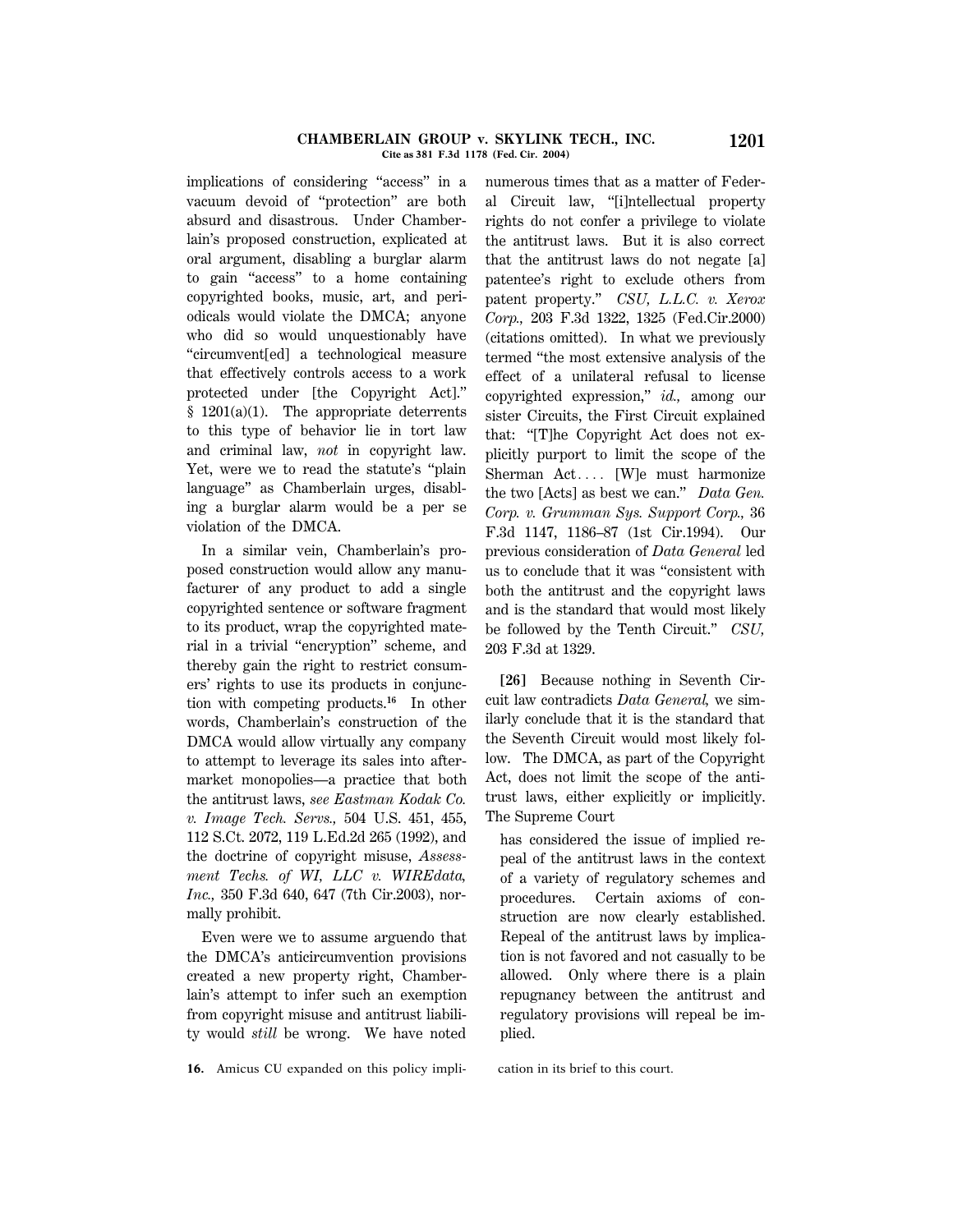*Gordon v. N.Y. Stock Exch., Inc.,* 422 U.S. 659, 682, 95 S.Ct. 2598, 45 L.Ed.2d 463 (1975). No such ''plain repugnancy'' separates the DMCA from the antitrust laws unless we adopt Chamberlain's rather extreme proposed construction of its language. The recognition that the DMCA *does not* create a new property right drives the point home even further: plaintiffs alleging DMCA liability to protect their property rights are not exempt from other bodies of law.

Finally, the requisite "authorization," on which the District Court granted Skylink summary judgment, points to yet another inconsistency in Chamberlain's proposed construction. The notion of authorization is central to understanding § 1201(a). *See, e.g.,* S. Rep. 105–90 at 28 (1998) (''Subsection (a) applies when a person has not obtained authorized access to a copy or a phonorecord that is protected under the Copyright Act and for which the copyright owner has put in place a technological measure that effectively controls access to his or her work.''). Underlying Chamberlain's argument on appeal that it has not granted such authorization lies the necessary assumption that Chamberlain is entitled to prohibit legitimate purchasers of its embedded software from ''accessing'' the software by using it. Such an entitlement, however, would go far beyond the idea that the DMCA allows copyright owner to prohibit "fair uses ... as well as foul." *Reimerdes,* 111 F.Supp.2d at 304. Chamberlain's proposed construction would allow copyright owners to prohibit *exclusively fair* uses even in the absence of any feared foul use. It would therefore allow any copyright owner, through a combination of contractual terms and technological

**17.** It is not clear whether a consumer who circumvents a technological measure controlling access to a copyrighted work in a manner that enables uses permitted under the Copyright Act but prohibited by contract can be measures, to repeal the fair use doctrine with respect to an individual copyrighted work—or even selected copies of that copyrighted work. Again, this implication contradicts  $§$  1201(c)(1) directly. Copyright law itself authorizes the public to make certain uses of copyrighted materials. Consumers who purchase a product containing a copy of embedded software have the inherent legal right to use that copy of the software. What the law authorizes, Chamberlain cannot revoke.**<sup>17</sup>**

**[27]** Chamberlain's proposed severance of ''access'' from ''protection'' is entirely inconsistent with the context defined by the total statutory structure of the Copyright Act, other simultaneously enacted provisions of the DMCA, and clear Congressional intent. *See Tidewater Oil,* 409 U.S. at 157, 93 S.Ct. 408. It ''would lead to a result so bizarre that Congress could not have intended it.'' *Central Bank,* 511 U.S. at 188, 114 S.Ct. 1439. The statutory structure and the legislative history both make it clear that the DMCA granted copyright holders additional legal protections, but neither rescinded the basic bargain granting the public noninfringing and fair uses of copyrighted materials, § 1201(c), nor prohibited various beneficial uses of circumvention technology, such as those exempted under  $\S\S 1201(d),(f),(g),(j).$ *See Reimerdes,* 111 F.Supp.2d at 323.

**[28]** We therefore reject Chamberlain's proposed construction in its entirety. We conclude that 17 U.S.C. § 1201 prohibits only forms of access that bear a reasonable relationship to the protections that the Copyright Act otherwise affords copyright owners. While such a rule of reason

subject to liability under the DMCA. Because Chamberlain did not attempt to limit its customers use of its product by contract, however, we do not reach this issue.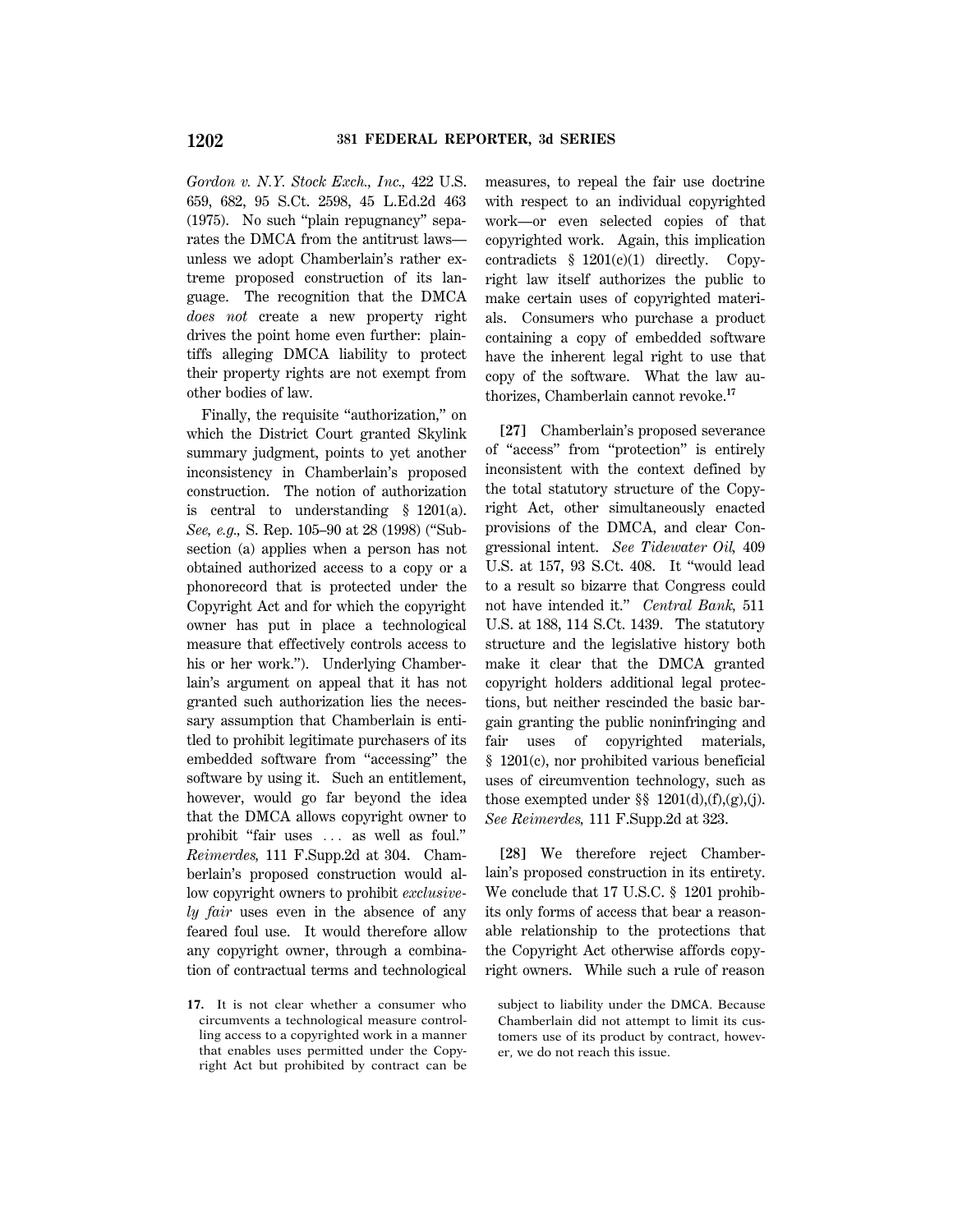### **CHAMBERLAIN GROUP v. SKYLINK TECH., INC. 1203 Cite as 381 F.3d 1178 (Fed. Cir. 2004)**

may create some uncertainty and consume some judicial resources, it is the only meaningful reading of the statute. Congress attempted to balance the legitimate interests of copyright owners with those of consumers of copyrighted products. *See* H.R.Rep. No. 105–551, at 26 (1998). The courts must adhere to the language that Congress enacted to determine how it attempted to achieve that balance. *See Gwaltney,* 484 U.S. at 56, 108 S.Ct. 376.

As we have seen, Congress chose to create new causes of action for circumvention and for trafficking in circumvention devices. Congress did not choose to create new property rights. That is the choice that we have identified. ''It is not for us to resolve the issues of public policy implicated by the choice we have identified. Those issues are for Congress.'' *Corley,* 273 F.3d at 458. Were we to interpret Congress's words in a way that eliminated all balance and granted copyright owners carte blanche authority to preclude all use, Congressional intent would remain unrealized.

Congress chose words consistent with its stated intent to balance two sets of concerns pushing in opposite directions. *See* H.R.Rep. No. 105–551, at 26 (1998).**<sup>18</sup>** The statute lays out broad categories of liability and broad exemptions from liability. It also instructs the courts explicitly *not* to construe the anticircumvention provisions in ways that would effectively repeal longstanding principles of copyright law. *See* § 1201(c).<sup>19</sup> The courts must decide where the balance between the rights of copyright owners and those of the broad public tilts subject to a fact-specific rule of reason. Here, Chamberlain can point to no protected property right that Skylink imperils. The DMCA cannot allow Chamberlain to retract the most fundamental right that the Copyright Act grants consumers: the right to use the copy of Chamberlain's embedded software that they purchased.

### G. *Chamberlain's DMCA Claim*

**[29]** The proper construction of § 1201(a)(2) therefore makes it clear that Chamberlain cannot prevail. A plaintiff alleging a violation of  $\S$  1201(a)(2) must prove: (1) ownership of a valid *copyright* on a work, (2) effectively controlled by a *technological measure,* which has been circumvented, (3) that third parties can now *access* (4) *without authorization,* in a manner that (5) infringes or facilitates infringing a right *protected* by the Copyright Act, because of a product that (6) the defendant either (i) *designed or produced* primarily for circumvention; (ii) made available despite only *limited commercial significance* other than circumvention; or (iii) *marketed* for use in circumvention of the controlling technological measure. A plaintiff incapable of establishing any one of elements (1) through (5) will have failed to prove a prima facie case. A plaintiff capable of proving elements (1) through (5) need prove only one of  $(6)(i)$ ,  $(ii)$ , or  $(iii)$  to shift the burden back to the defendant. At that point, the various affirmative defenses enumerated throughout § 1201 become relevant.

**[30]** The District Court analyzed Chamberlain's allegations in precisely the appropriate manner—a narrow focus on Skylink's behavior, intent, and product within the broader context of longstanding expectations throughout the industry. The District Court assumed that Chamberlain met the first element, copyright

**<sup>18.</sup>** *See also* David Nimmer, *A Riff on Fair Use in the Digital Millennium Copyright Act,* 148 U. Pa. L.Rev. 673 (2000).

**<sup>19.</sup>** *See also Recent Cases: Copyright Law,* 114 Harv. L.Rev. 1390 (2001).